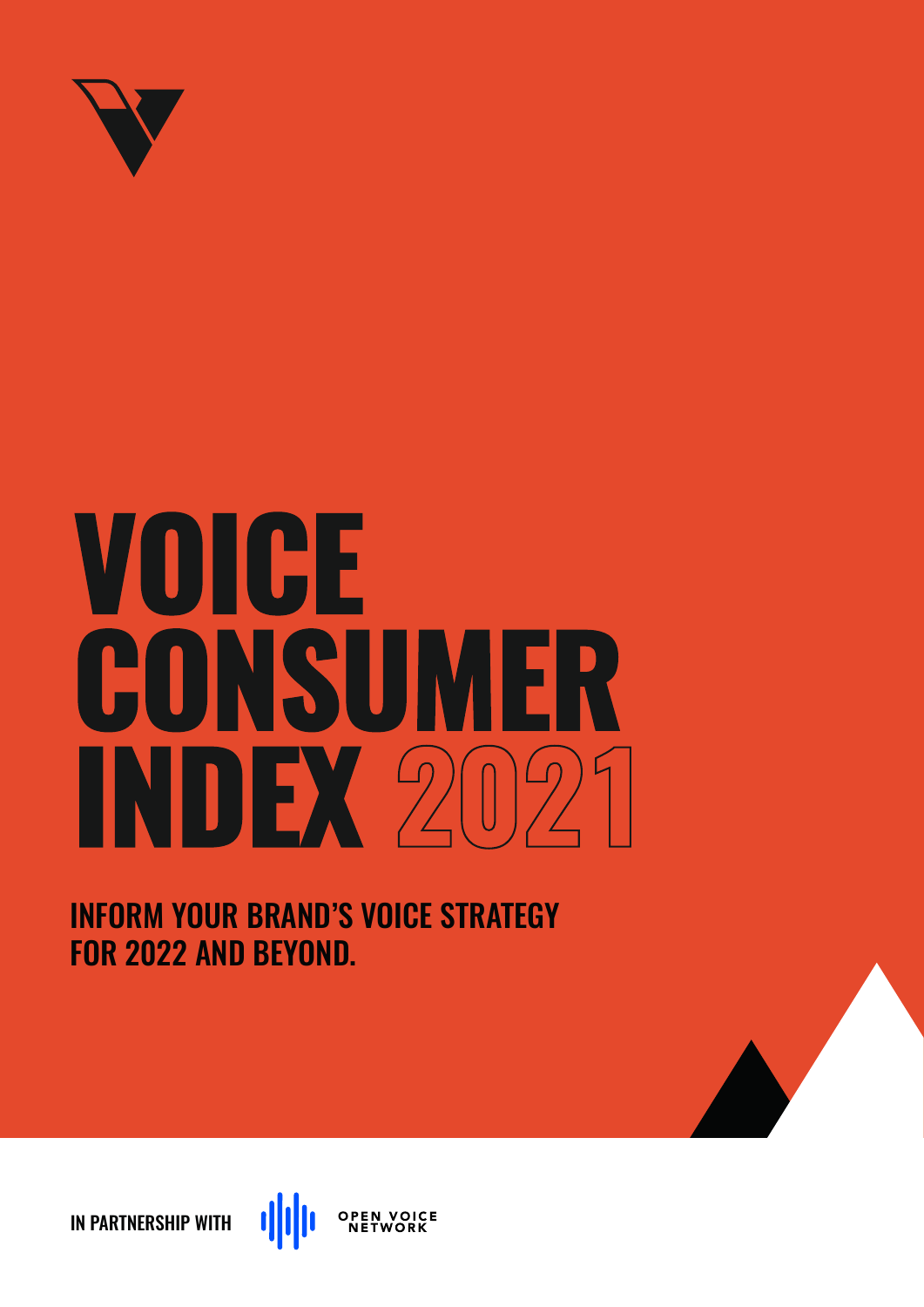# **CONTENTS**

| SFCTION ONF<br>THE AUDIENCES AND THEIR ATTITUDES<br><b>TOWARDS VOICE</b><br><b>SECTION TWO</b><br>THE WAYS AUDIENCES ARE USING VOICE<br><b>SECTION THRFF</b><br>ADDITIONAL WAYS AUDIENCES WANT TO<br><b>INTERACT WITH THEIR VOICE</b><br><b>SECTION FOUR</b><br>WHAT DOES THIS MEAN FOR BRANDS<br><b>AND MARKETERS?</b> | P7                                                                                                                                                                                               |                 |
|-------------------------------------------------------------------------------------------------------------------------------------------------------------------------------------------------------------------------------------------------------------------------------------------------------------------------|--------------------------------------------------------------------------------------------------------------------------------------------------------------------------------------------------|-----------------|
|                                                                                                                                                                                                                                                                                                                         |                                                                                                                                                                                                  | P <sub>16</sub> |
|                                                                                                                                                                                                                                                                                                                         |                                                                                                                                                                                                  | <b>P27</b>      |
|                                                                                                                                                                                                                                                                                                                         |                                                                                                                                                                                                  | P34             |
|                                                                                                                                                                                                                                                                                                                         | <b>VOICE WILL SOON BE A PRIMARY</b><br><b>WAY CONSUMERS CONNECT WITH</b><br><b>THE DIGITAL WORLD, AND A PRIMARY</b><br><b>WAY THAT DIGITAL MARKETERS WILL</b><br><b>CONNECT WITH CONSUMERS''</b> |                 |
|                                                                                                                                                                                                                                                                                                                         | <b>JON STINE</b>                                                                                                                                                                                 |                 |

EXECUTIVE DIRECTOR, OPEN VOICE NETWORK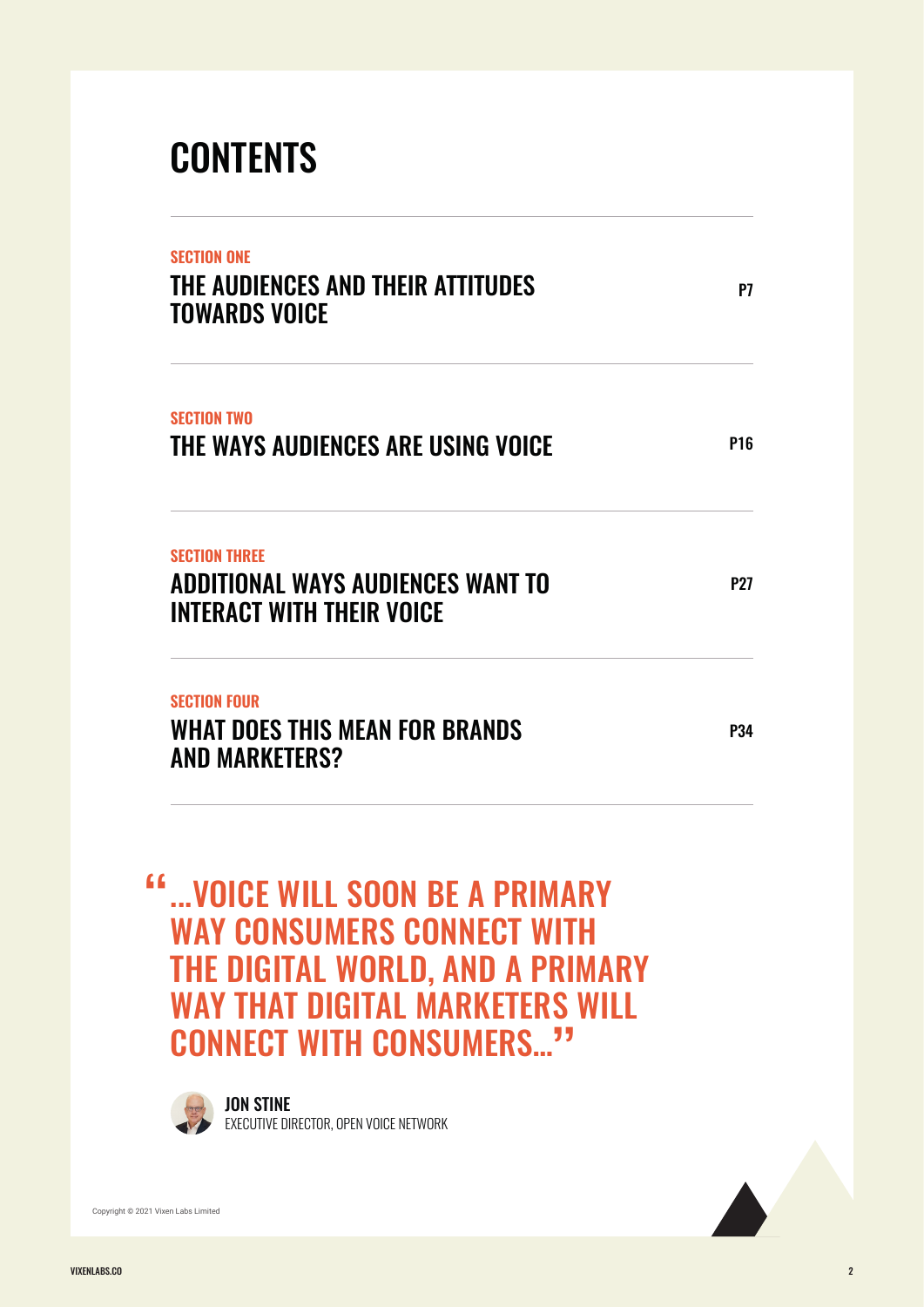## INTRODUCING THE VOICE CONSUMER INDEX 2021

## VOICE HAS GROWN UP – IT'S THE NEXT MARKETING CHANNEL. CONSUMERS ARE READY TO CONNECT WITH YOU VIA VOICE.

The 2021 Voice Consumer Index confirms that Voice is now a valuable channel for reaching audiences and meeting their needs efficiently and effectively. Despite minor differences in attitudes and opinions towards using Voice assistants in the different countries, we now have data showing a clear alignment with the marketing funnel from awareness through purchase and retention.

Much like web and mobile before it, Voice has evolved from an interface to a distinct consumer channel – with its own behaviors and implications for brands. Our research identifies the attitudes towards Voice technology, how consumers are currently using it, and how users want to interact with voice technology in the future across the US, UK, and Germany – markets which we believe give a representative snapshot of the broader adoption of Voice as a channel.

Based on these findings, brands and marketers will understand the real value Voice can play throughout the customer journey to deliver an enhanced brand experience that will win the hearts and wallets of their audiences.

## 91% OF VOICE CONSUMERS ARE ALREADY SEARCHING VIA VOICE – NOW IS THE TIME TO DO SOMETHING ABOUT THAT. ""

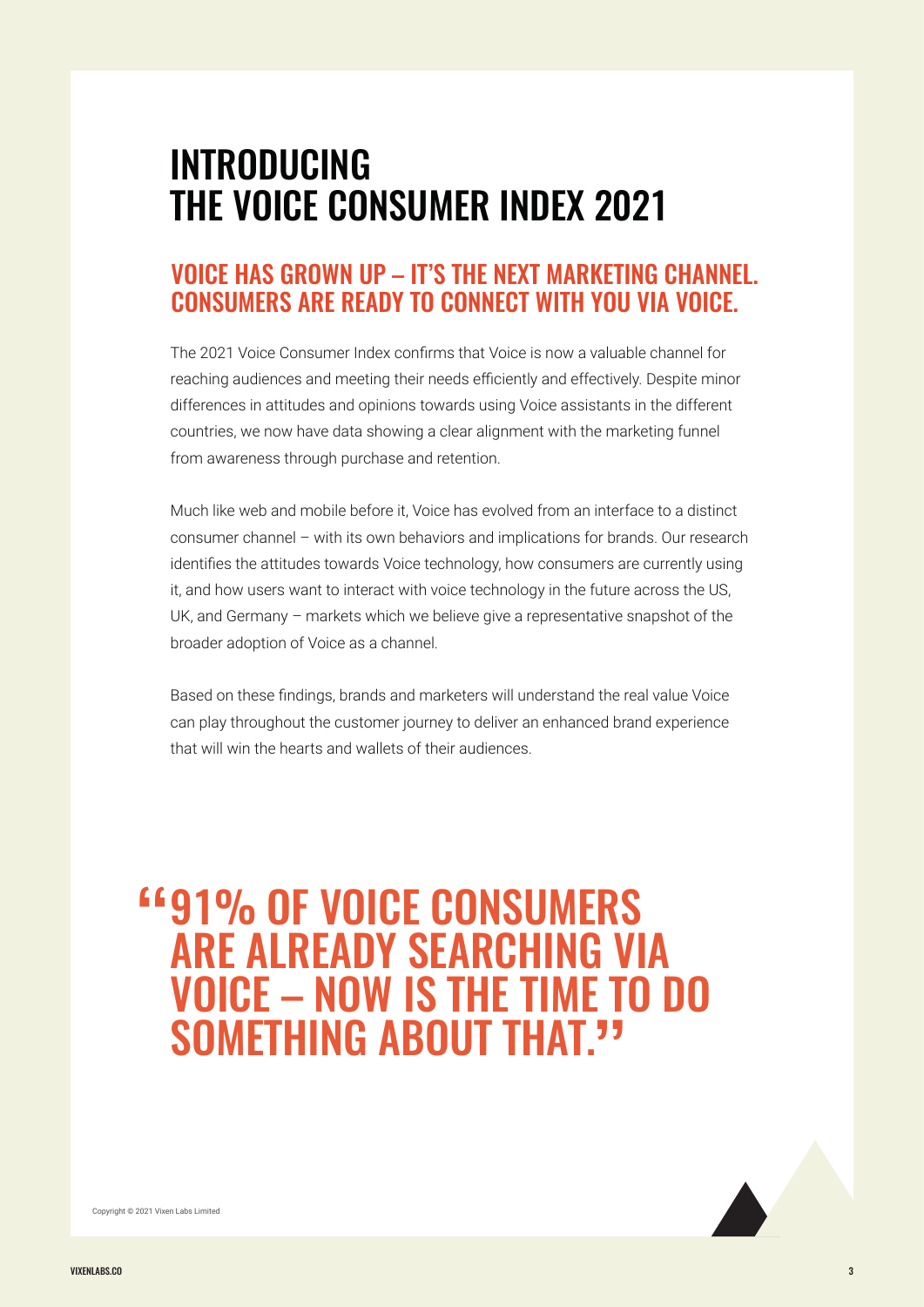# SOME DEFINITIONS

## WHAT DO WE MEAN BY VOICE ASSISTANCE?

A voice controlled artificial intelligence assistant – where the user is primarily using their voice to direct, control or engage with technology via a website, mobile application or smart speaker

## WHO IS THE VOICE CONSUMER?

95% ARE MOBILE USERS

66% USE SMART SPEAKERS

 $31\%$  use voice daily

MAJORITY USE VOICE TO SEARCH, CONSUME & SHOP

USERS ARE INTERESTED TO SEE WHERE VOICE WILL GO IN THE FUTURE, DESPITE CONCERNS ABOUT PRIVACY

THEY ARE USING VOICE IN THE HOME, OUT IN THE WORLD AND IN-BETWEEN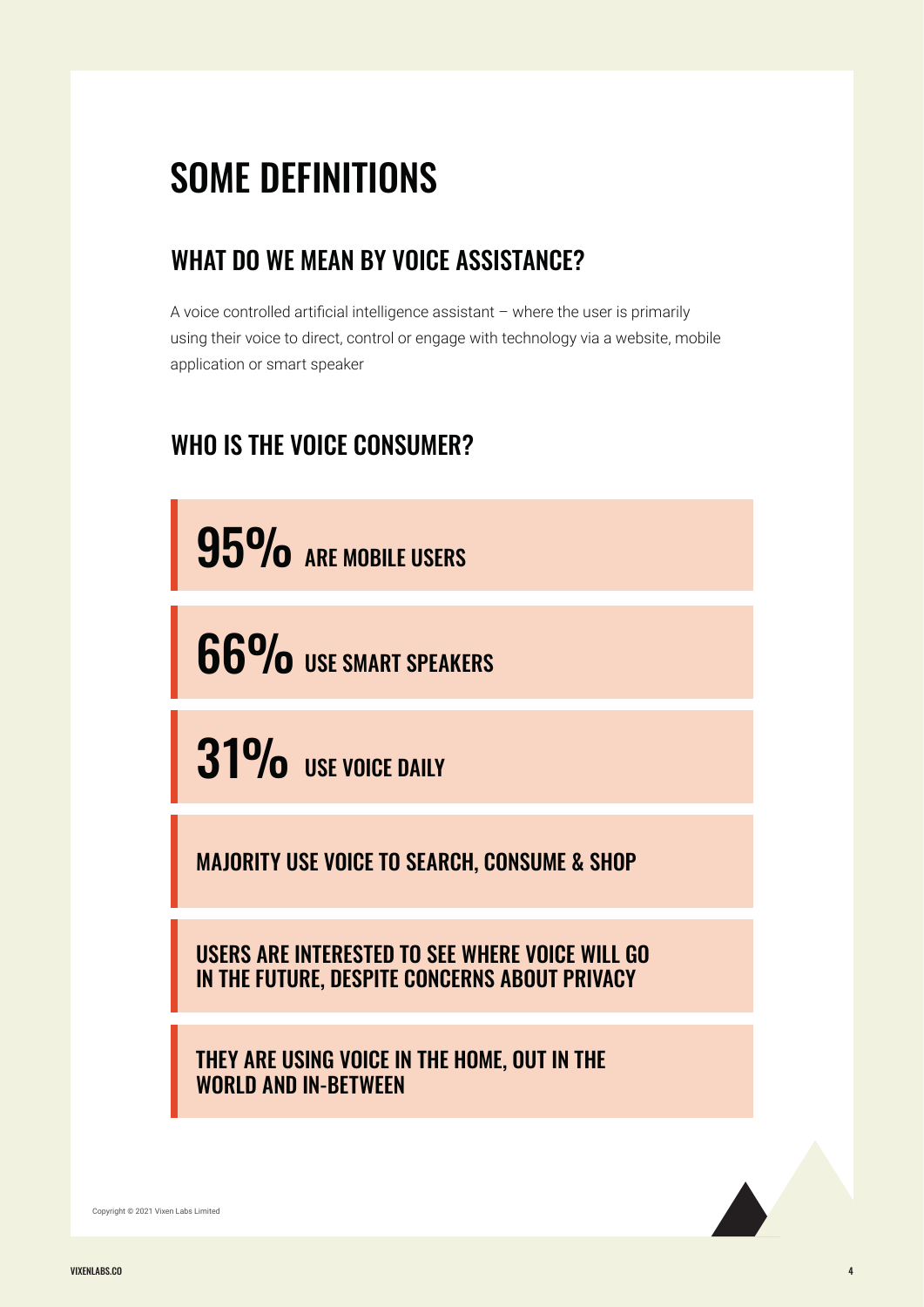## KEY FINDINGS

31% OF PEOPLE USE VOICE ASSISTANTS DAILY WITH ALMOST HALF USING THEM AT LEAST ONCE A WEEK

ACROSS ALL MARKETS WE SURVEYED, WE FOUND A VERY SIMILAR USAGE PATTERN – ALMOST 60% OF PEOPLE ARE VOICE ASSISTANT USERS

ASIDE FROM CONTROLLING MUSIC AND GETTING THE WEATHER, THE MOST USAGE IS IN ASKING QUESTIONS VIA A SEARCH ENGINE – OVER 90% HAVE DONE THIS IN ALL MARKETS

OVERALL, CURRENT VOICE CONSUMERS ARE USING VOICE TO SEARCH FOR PRODUCT AND SERVICE INFORMATION (80%), INFORMATION ABOUT LOCAL BUSINESSES (70%) AND BRAND INFORMATION (70%)

MOST VOICE USERS ACCESS THE TECHNOLOGY IN MULTIPLE LOCATIONS (ON SMART SPEAKERS, ON THE WEB, AND ON THEIR PHONE IN AND OUT OF THE HOME)

80% OF THOSE THAT USE VOICE TO START RESEARCHING A NEW PRODUCT OR SERVICE ONLINE WOULD VISIT A PRODUCT OR BRAND WEBSITE

OVER TWO THIRDS (68%) OF VOICE USERS ARE INTERESTED IN HOW THE TECHNOLOGY WILL DEVELOP IN THE FUTURE

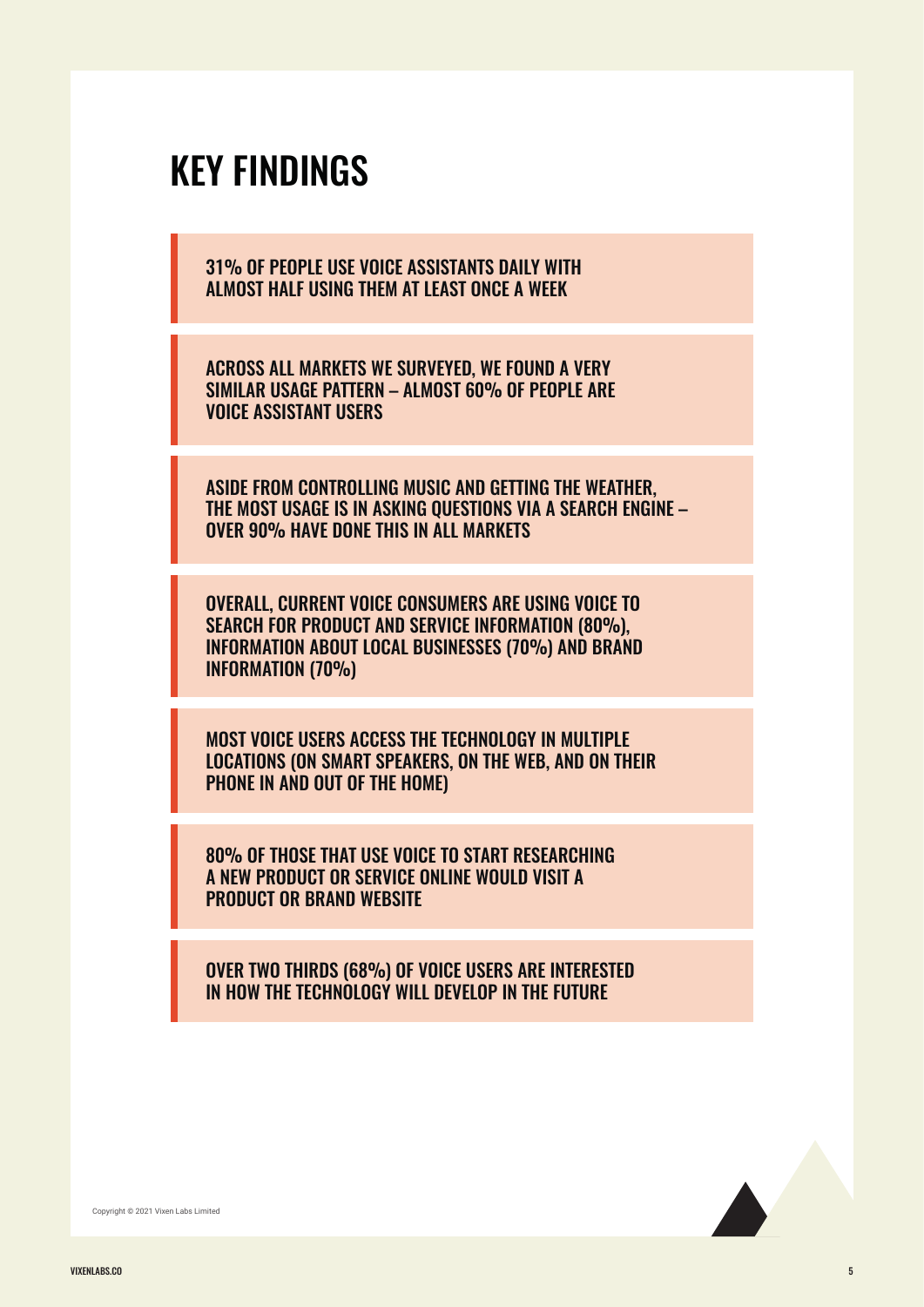# RESEARCH RESULTS

The 2021 Voice Consumer Index core questions were designed to provide a clearer understanding of the audiences who are using Voice technology and assistants, their attitudes and ways of using them, and how else they might want to use Voice technology in the future. By reviewing the findings on the following pages, grouped into like categories for the analysis, it becomes clear how brands and marketers can begin to strategically approach adding Voice into their marketing and customer experience efforts to make a positive impact and enhance customer relationships as they guide their audiences through the customer journey.

#### PLEASE NOTE

These findings are for directional purposes only. It is recommended that a brand conduct its own research to yield insights that are specific to its audience and business objectives.

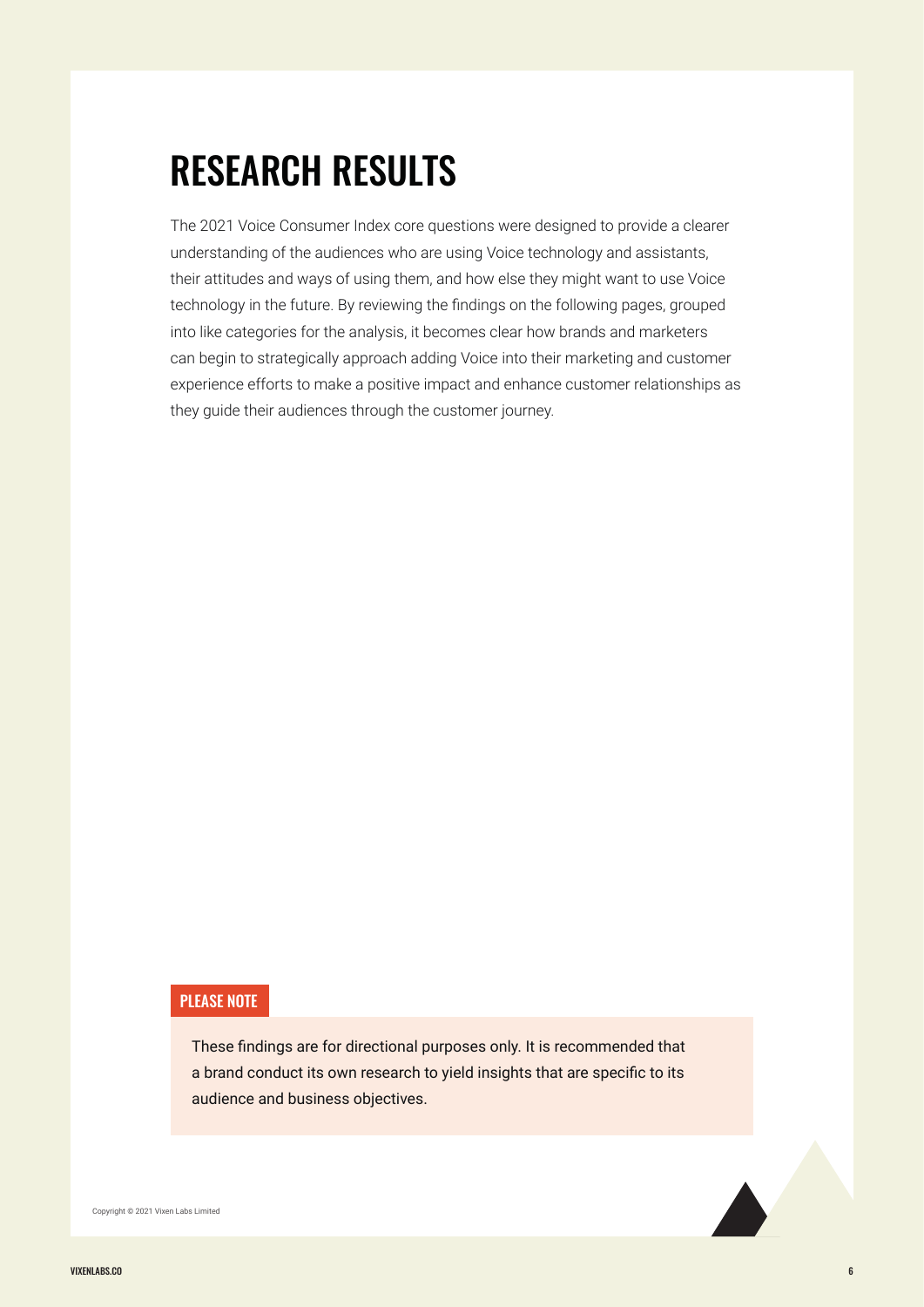

# **THE AUDIENCES AND THEIR ATTITUDES TOWARDS VOICE** SECTION ONE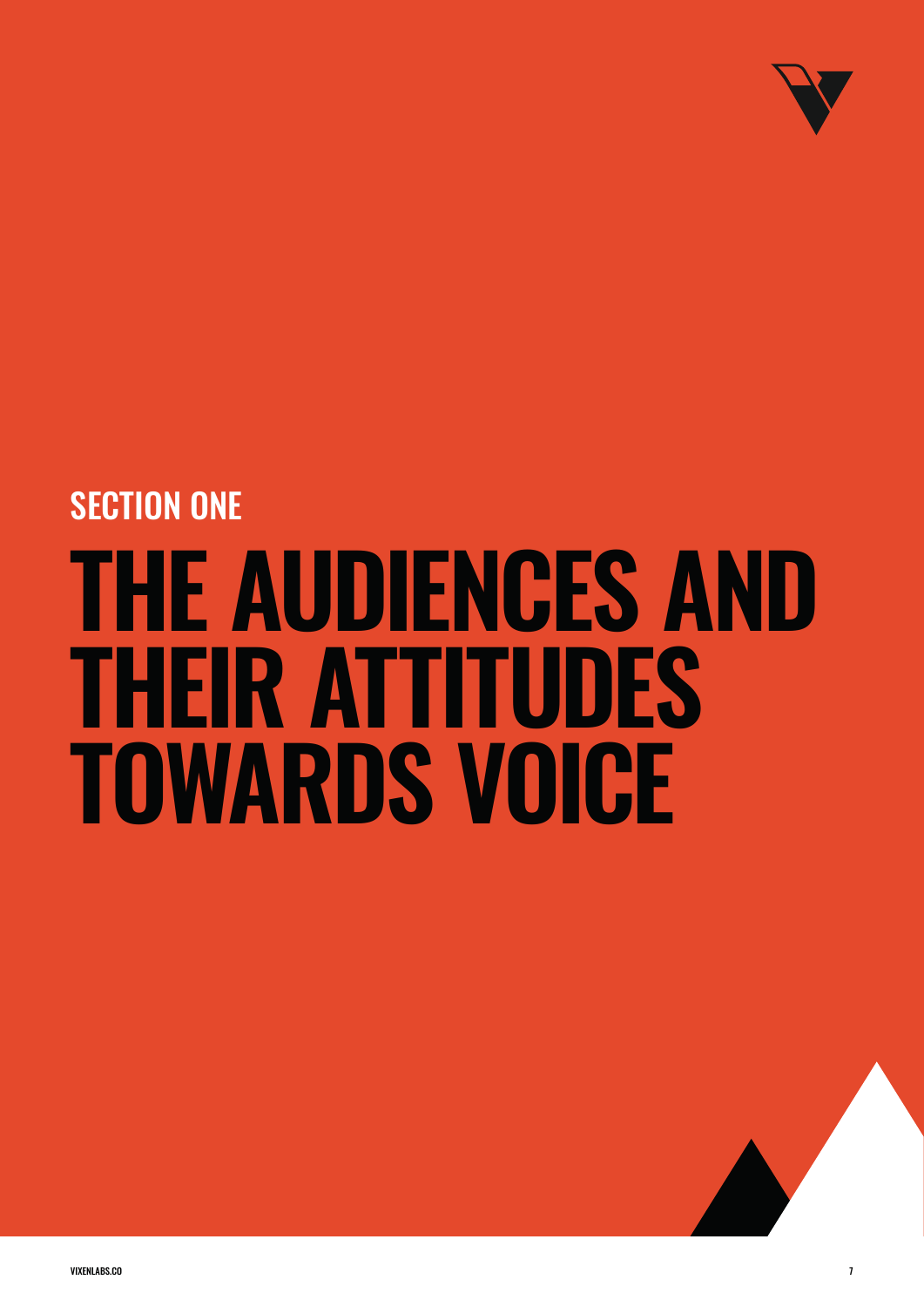## **FINDING ONE** VOICE IS PART OF DAILY LIFE FOR MANY

#### DAILY USAGE IS NOW OVER 30%: WEEKLY USAGE IS ALMOST 50% ACROSS ALL THREE MARKETS.

In 2018, a heavy user could be considered someone who used Voice daily. In this research, we now see over 30% of users (30% US, 34% UK, 31% Germany) are using Voice assistants daily, and over 20% of the population is using them multiple times a day. This indicates that Voice tech is becoming more integrated in the lives of those who use the technology regularly.

## VOICE ASSISTANT FREQUENCY OF USE



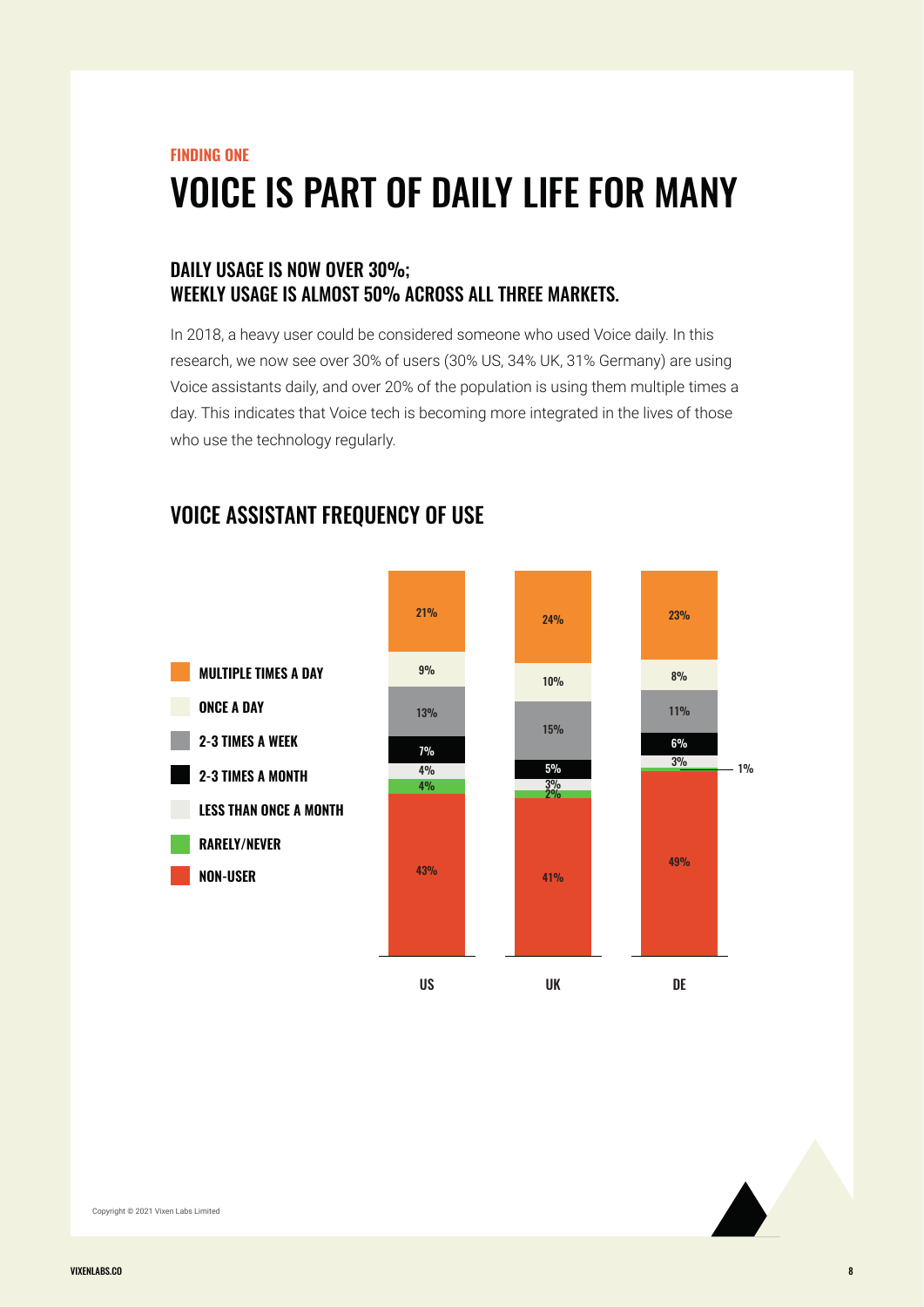**FINDING TWO**

## THERE IS SIGNIFICANT AWARENESS AND USE OF VOICE ACROSS ALL THREE REGIONS

#### MOST PEOPLE USE AT LEAST ONE VOICE ASSISTANT.

General awareness of Voice-activated technology is high in all three countries. This isn't surprising since Apple introduced Siri in 2011 and Amazon Alexa was first released in 2014.



### AWARENESS OF VOICE-ACTIVATED TECHNOLOGY

While total awareness is high, more exciting is that we now see over half the population using at least one Voice assistant (57% in the US, 59% in the UK, and 52% in Germany). The fact that around 40% of people are aware of Voice but not using it presents a serious addressable opportunity to consumer-facing brands.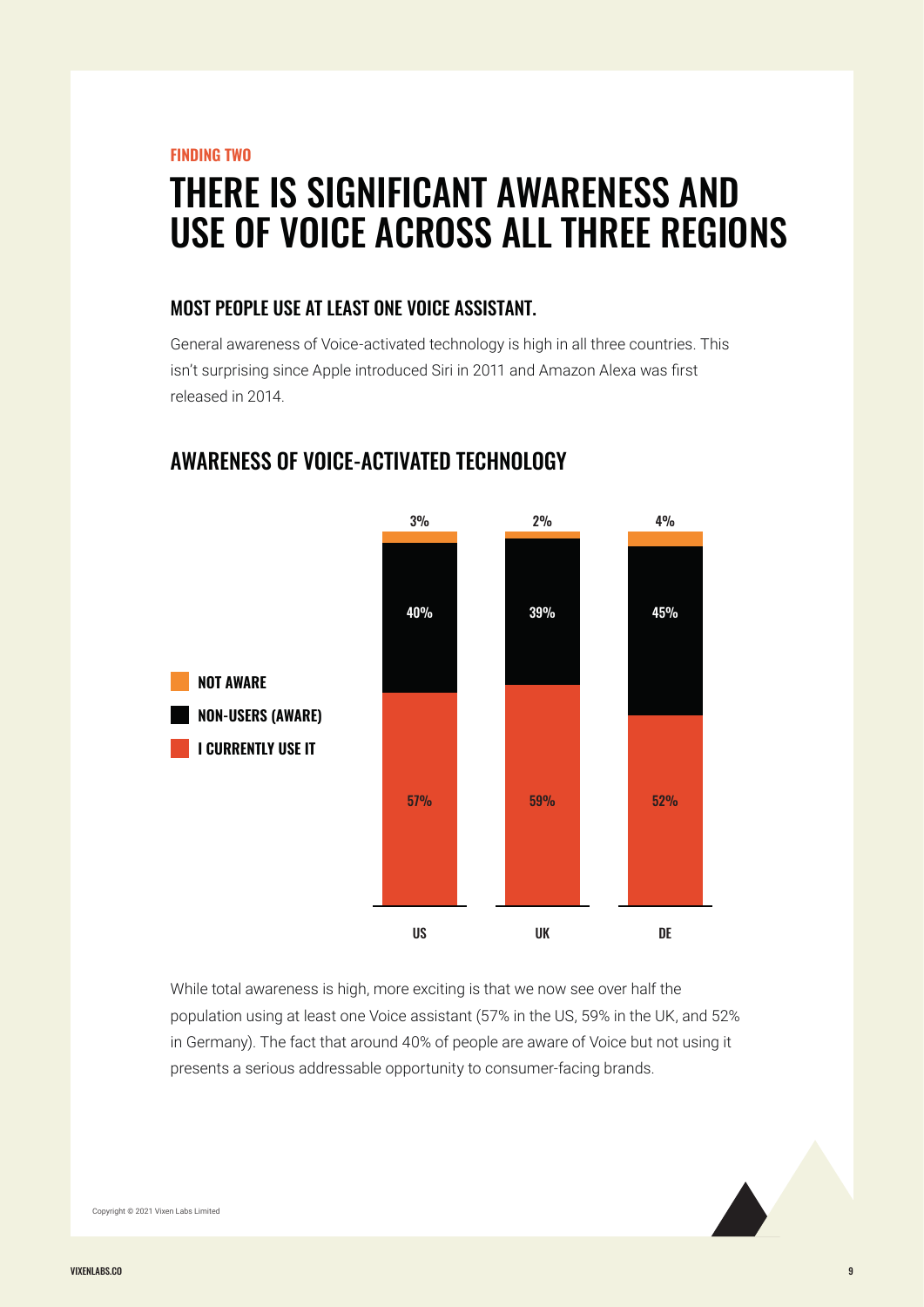**FINDING THREE**

## VOICE ASSISTANT USAGE IS SPREAD ACROSS ALL AGE GROUPS

#### THE OPPORTUNITY IS NOT JUST FOR BRANDS WITH YOUNGER AUDIENCES.

| <b>US</b>                  | $18 - 24$  | $25 - 34$  | $35 - 44$ | 45-54 | $55 - 64$  | 65+        |
|----------------------------|------------|------------|-----------|-------|------------|------------|
| ALEXA (AMAZON)             | 19%        | <b>29%</b> | 39%       | 34%   | 40%        | 41%        |
| SIRI (APPLE)               | 60%        | 36%        | 19%       | 31%   | <b>28%</b> | <b>28%</b> |
| <b>GOOGLE ASSISTANT</b>    | <b>18%</b> | 30%        | 35%       | 31%   | <b>29%</b> | <b>23%</b> |
| <b>CORTANA (MICROSOFT)</b> | 2%         | $1\%$      | 3%        | 2%    | 2%         | 6%         |
| BIXBY (SAMSUNG)            | 2%         | 4%         | 3%        | 2%    | 1%         | 2%         |

| UK                         | $18 - 24$  | $25 - 34$ | $35 - 44$ | 45-54 | $55 - 64$  | 65+   |
|----------------------------|------------|-----------|-----------|-------|------------|-------|
| ALEXA (AMAZON)             | 32%        | 50%       | 59%       | 61%   | <b>71%</b> | 63%   |
| SIRI (APPLE)               | 42%        | 24%       | 14%       | 12%   | <b>13%</b> | 15%   |
| <b>GOOGLE ASSISTANT</b>    | <b>19%</b> | 20%       | 23%       | 25%   | 14%        | 21%   |
| <b>CORTANA (MICROSOFT)</b> | 3%         | 2%        | 2%        | 1%    | 2%         | 2%    |
| BIXBY (SAMSUNG)            | 3%         | 4%        | 2%        | 1%    | $0\%$      | $0\%$ |

| <b>GERMANY</b>             | $18 - 24$ | 25-34      | $35 - 44$ | 45-54 | $55 - 64$ | 65+ |
|----------------------------|-----------|------------|-----------|-------|-----------|-----|
| ALEXA (AMAZON)             | 25%       | 35%        | 54%       | 48%   | 55%       | 46% |
| SIRI (APPLE)               | 49%       | <b>28%</b> | 14%       | 13%   | 15%       | 17% |
| <b>GOOGLE ASSISTANT</b>    | 17%       | 23%        | 25%       | 34%   | 23%       | 34% |
| <b>CORTANA (MICROSOFT)</b> | 4%        | 5%         | 4%        | 2%    | 7%        | 2%  |
| <b>BIXBY (SAMSUNG)</b>     | 5%        | 8%         | 4%        | 2%    | 1%        | 1%  |

There is always a tendency to assume that new technology adoption and usage skews heavily towards younger age groups. However, with Voice assistants we are seeing that the technology appeals to a much wider age range of people. While there may be less familiarity and confidence with Voice assistants in certain demographics, brands that do the work of educating their audiences about their Voice experiences will reap the biggest results.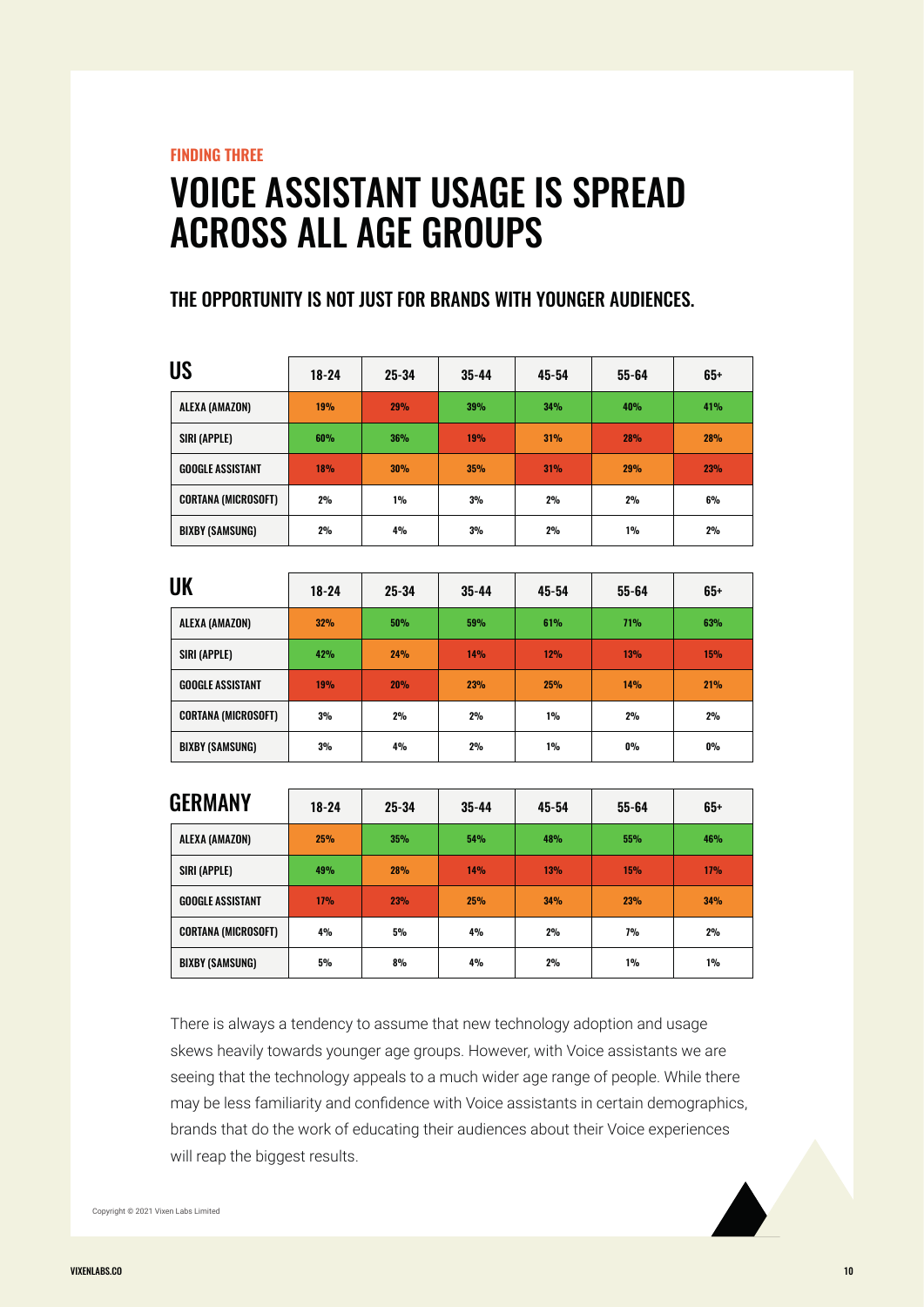**FINDING FOUR**

## PRIVACY IS A CONCERN BUT NOT A BARRIER AMONG USERS

#### USERS SEE THE VALUE AND BENEFIT OF VOICE IN THEIR LIVES AND THEY ARE INTERESTED IN DOING MORE. PRIVACY IS NOT JUST ABOUT DATA, IT'S ALSO ABOUT WHO IS AROUND.

| USER ATTITUDES TOWARDS VOICE ASSISTANTS                                                   | <b>US</b>  | <b>UK</b>  | <b>GERMANY</b> |
|-------------------------------------------------------------------------------------------|------------|------------|----------------|
| I AM CONCERNED ABOUT THE PRIVACY OF MY DATA WHEN USING VOICE                              | 52%        | 50%        | 47%            |
| I'M INTERESTED IN HOW VOICE TECHNOLOGY WILL DEVELOP IN THE FUTURE                         | 51%        | 52%        | 50%            |
| USING A VOICE ASSISTANT TO SEARCH IS QUICKER THAN TEXT                                    | 48%        | 46%        | 46%            |
| VOICE ASSISTANTS HELP ME TO SEARCH EFFECTIVELY FOR INFORMATION                            | 47%        | 44%        | 42%            |
| EVERYONE WILL BE USING VOICE ASSISTANTS IN THE FUTURE                                     | 47%        | 49%        | 35%            |
| I WANT TO KNOW WHAT FI SF I CAN DO USING VOICF ASSISTANTS                                 | 45%        | 46%        | 45%            |
| I FEEL COMFORTABLE USING MY VOICE ASSISTANT WHEN I'M WITH MY FRIENDS<br><b>AND FAMILY</b> | 45%        | 43%        | <b>28%</b>     |
| I WANT TO BE ABI F TO DO MORE WITH A VOICE ASSISTANT                                      | 40%        | 40%        | 35%            |
| VOICE ASSISTANTS HELP ME MULTITASK                                                        | 39%        | 36%        | 36%            |
| <b>VOICE ASSISTANTS AREN'T FOR ME</b>                                                     | 34%        | 37%        | <b>36%</b>     |
| VOICE ASSISTANTS ARE USEFUL FOR HELPING TO KEEP ME ORGANISED                              | 34%        | 35%        | 39%            |
| I TURN OFF MY VOICE ASSISTANT WHEN I'M NOT USING IT                                       | 33%        | 32%        | <b>36%</b>     |
| <b>I DON'T TRUST VOICE ASSISTANTS</b>                                                     | <b>30%</b> | 31%        | <b>38%</b>     |
| I FIND VOICE ASSISTANTS FRUSTRATING                                                       | <b>28%</b> | 31%        | 23%            |
| I FEEL COMFORTABLE USING MY VOICE ASSISTANT IN PUBLIC                                     | 27%        | 22%        | 20%            |
| I CAN NEVER GET THE ANSWERS I WANT WHEN USING VOICE ASSISTANTS                            | 20%        | <b>20%</b> | <b>20%</b>     |
| <b>VOICE ASSISTANTS CONFUSE ME</b>                                                        | 20%        | 20%        | 22%            |

We know that when it comes to Voice technology, privacy is a concern for users and it is an important issue to be addressed. However, while users may be concerned about their privacy, they are still using it because they see a positive value exchange for easier experiences and convenience. Users recognize that Voice technology can make it easier for them to send text messages, get information, and even control their smarthome.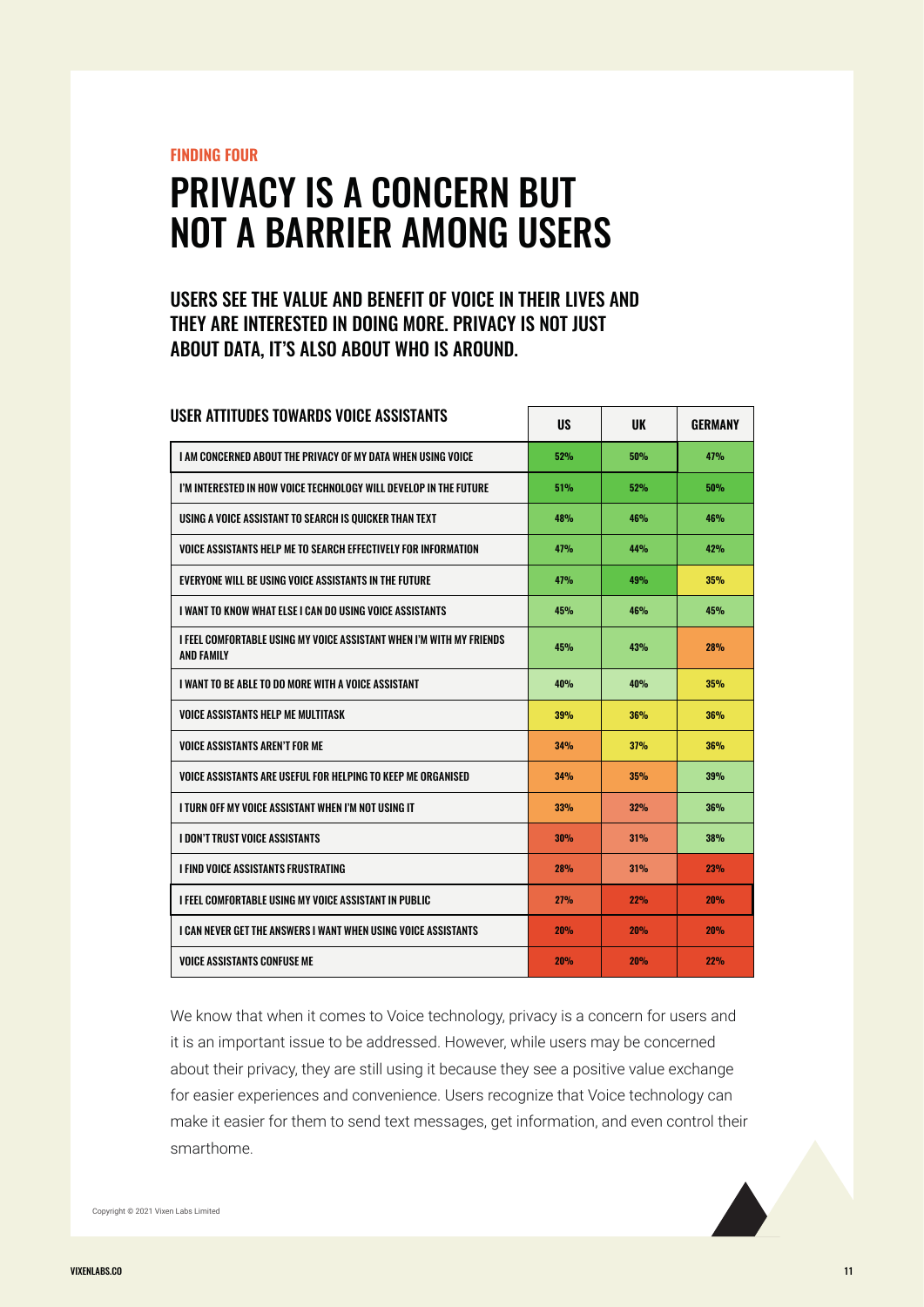When we think about privacy, we need to recognize there are actually two types of privacy in play: data privacy and spatial privacy. The concept of spatial privacy refers to where a user is, and who is around them, when they are using their Voice assistant. When it comes to using their Voice assistant in public, less than 27% feel comfortable doing so in the US and it drops closer to 20% in the UK and Germany. Those numbers increase when around family and friends in the UK and the US – but that can be dependent upon location as well.

Digging deeper into the data, users indicate a desire to know what else they can do with their assistants. This can be addressed through education and communicating what they can and can't do at the Voice application level. Brands that drive their audiences to their Voice experiences can take advantage of existing communication channels to explain the benefits these Voice experiences offer.

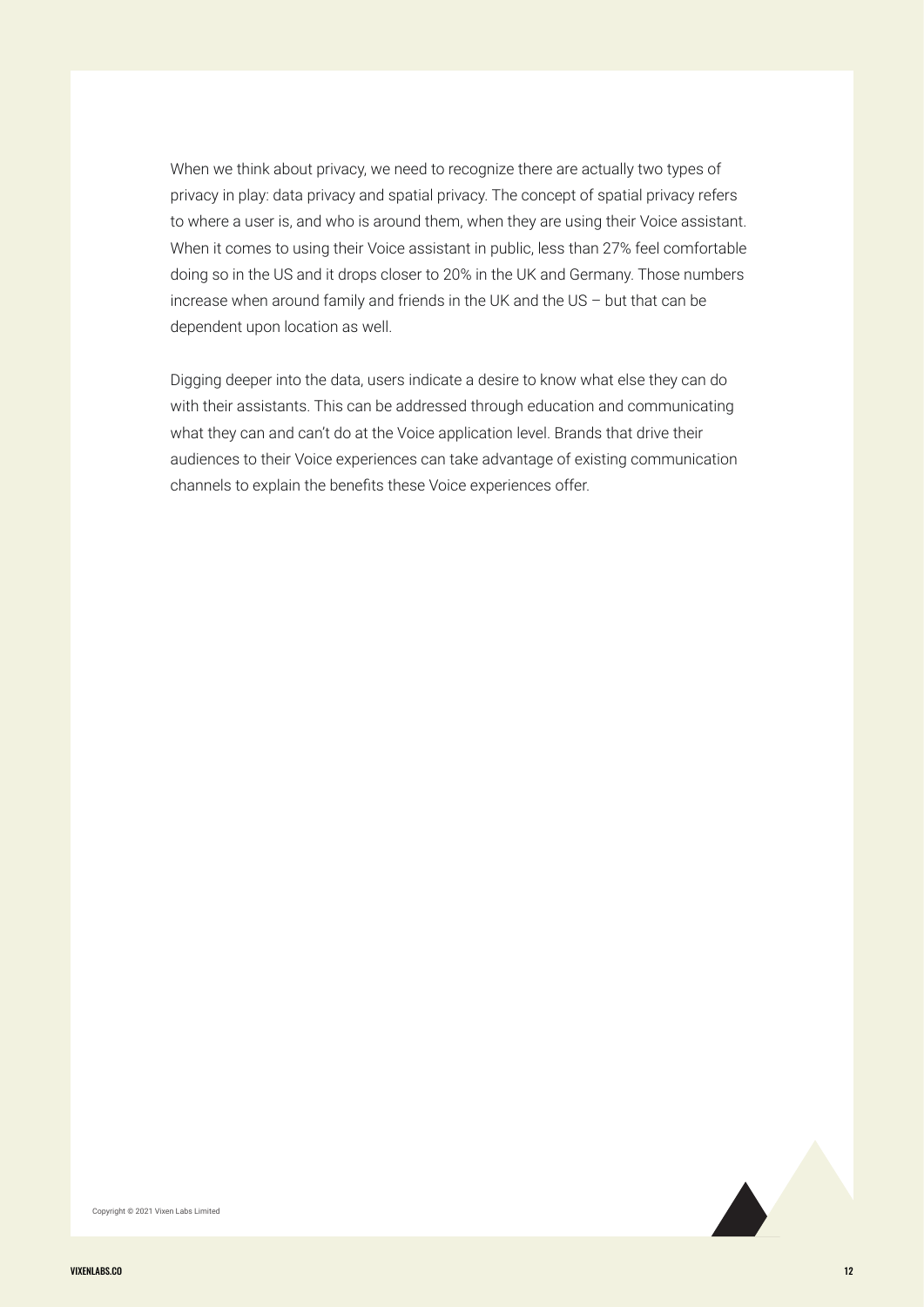**FINDING FIVE**

## PRIVACY, TRUST, AND EVEN SAFETY ARE BARRIERS FOR NON-USERS

THEY UNDERSTAND VOICE BUT THEY DO NOT SEE ENOUGH VALUE TO PUSH THEIR COMFORT LEVELS.



#### BARRIERS TO USING VOICE ACTIVATED TECHNOLOGY

Privacy and trust are stated as main barriers to non-users, so much so that they will not use Voice assistants. Addressing these concerns requires a combination of education and continued exploration of privacy standards to provide assurances to potential and existing Voice assistant users.

Non-users also indicate feeling self conscious is a barrier to Voice assistant adoption. Some of the self-conscious feelings will dissipate as Voice assistant and smart speaker adoption grows and the behavior normalizes in each country. The US leads adoption of smart speakers and has the lowest percentage of self-consciousness (12%), with the UK following closely behind (16%), and Germany, which is less mature in its smart speaker adoption, has the highest (20%).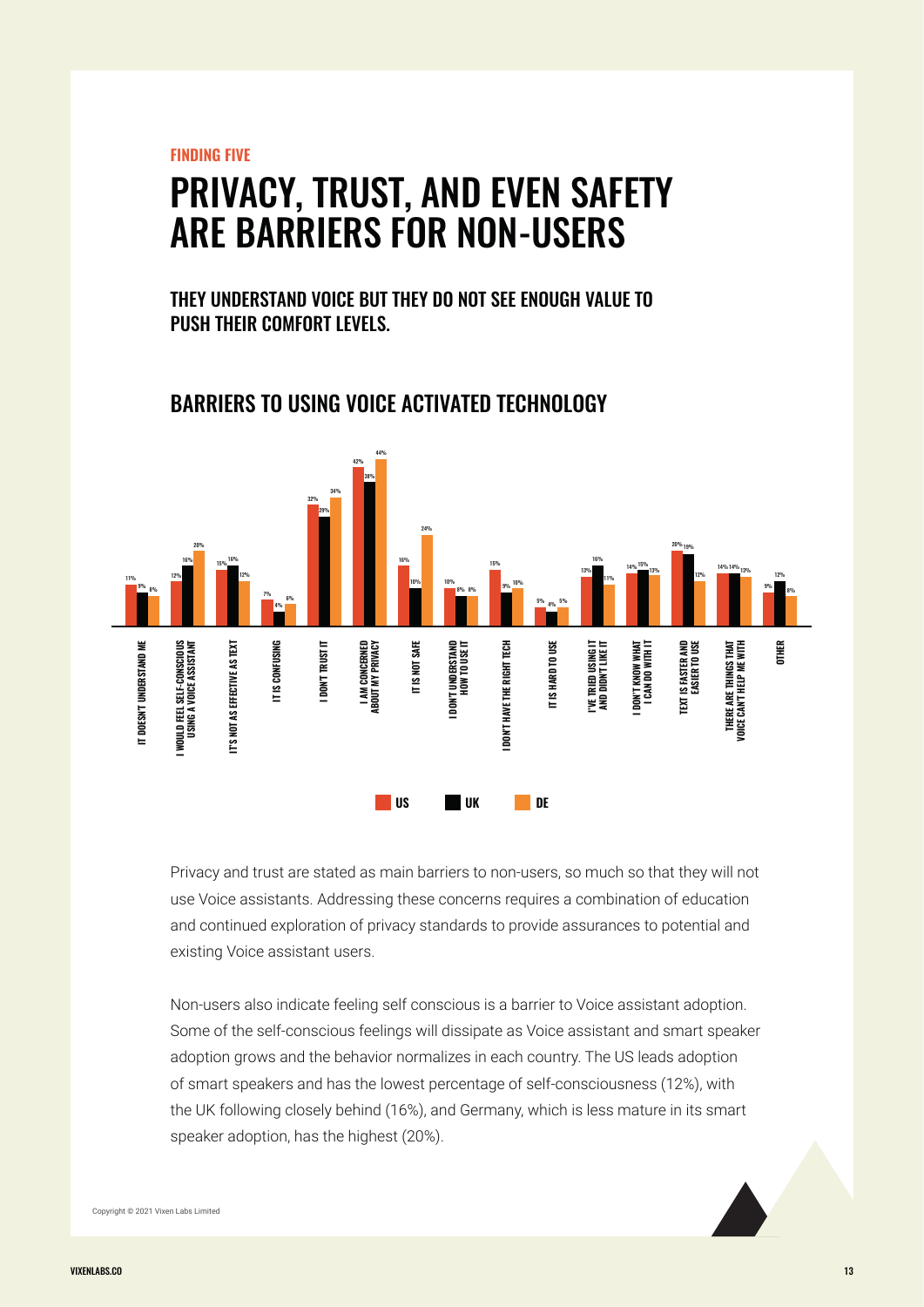#### **FINDING SIX**

## WHILE USERS SEE THE VALUE OF VOICE, THEY NEED MORE SUPPORT FROM BRANDS AND CREATORS TO LEARN ALL THAT IT CAN DO FOR THEM

#### MOST USERS ARE RELYING ON TRIAL AND ERROR TO FIND THE EXPERIENCES THEY WANT.

| WAYS USERS LEARN TO USE VOICE ASSISTANTS                                                             | US         | UK         | GERMANY    |
|------------------------------------------------------------------------------------------------------|------------|------------|------------|
| TRIAL AND ERROR / I HAD A GO                                                                         | 70%        | <b>76%</b> | 85%        |
| PRODUCT INSTRUCTIONS OR PACKAGING                                                                    | 52%        | 57%        | 52%        |
| A FRIEND OR FAMILY MEMBER SHOWED ME                                                                  | <b>52%</b> | 46%        | 52%        |
| RECOMMENDATION FROM A FRIEND OR FAMILY MEMBER                                                        | 47%        | 47%        | 51%        |
| I LISTENED IN TO HOW A FRIEND OR FAMILY MEMBER SPOKE TO THE VOICE<br>ASSISTANT AND I COPIED THEM     | 47%        | 46%        | 52%        |
| THE PRODUCT'S WEBSITE OR WELCOME EMAIL                                                               | 45%        | 47%        | <b>38%</b> |
| SEARCHING ONLINE FOR ALEXA SKILLS OR ACTIONS ON GOOGLE                                               | 42%        | 47%        | <b>56%</b> |
| EXAMPLES SHOWN IN ADVERTISING SUCH AS TV, RADIO ADVERTS OR SOCIAL                                    | 38%        | <b>38%</b> | 43%        |
| READING CONSUMER OR TECH NEWS, BLOGS OR REVIEWS TO FIND OUT WHAT I<br>CAN DO WITH MY VOICE ASSISTANT | 30%        | 34%        | 43%        |

People want to do more with their Voice assistants. In their discoverability quest, 77% of users are using trial and error to learn how to use their Voice assistants. They are also looking at product packaging, tapping into relatives and friends, even looking at product websites and emails. Instead of Voice experiences being merely stumbled upon, brands can drive awareness via all of their marketing and communication channels.

Users are also searching online for Alexa Skills or Actions on Google. This means descriptions are important for not just explaining the Voice application but also for helping a user find it and decide to try it. If you are creating Alexa Skills or Google Actions, a cursory description is not going to help engagement.

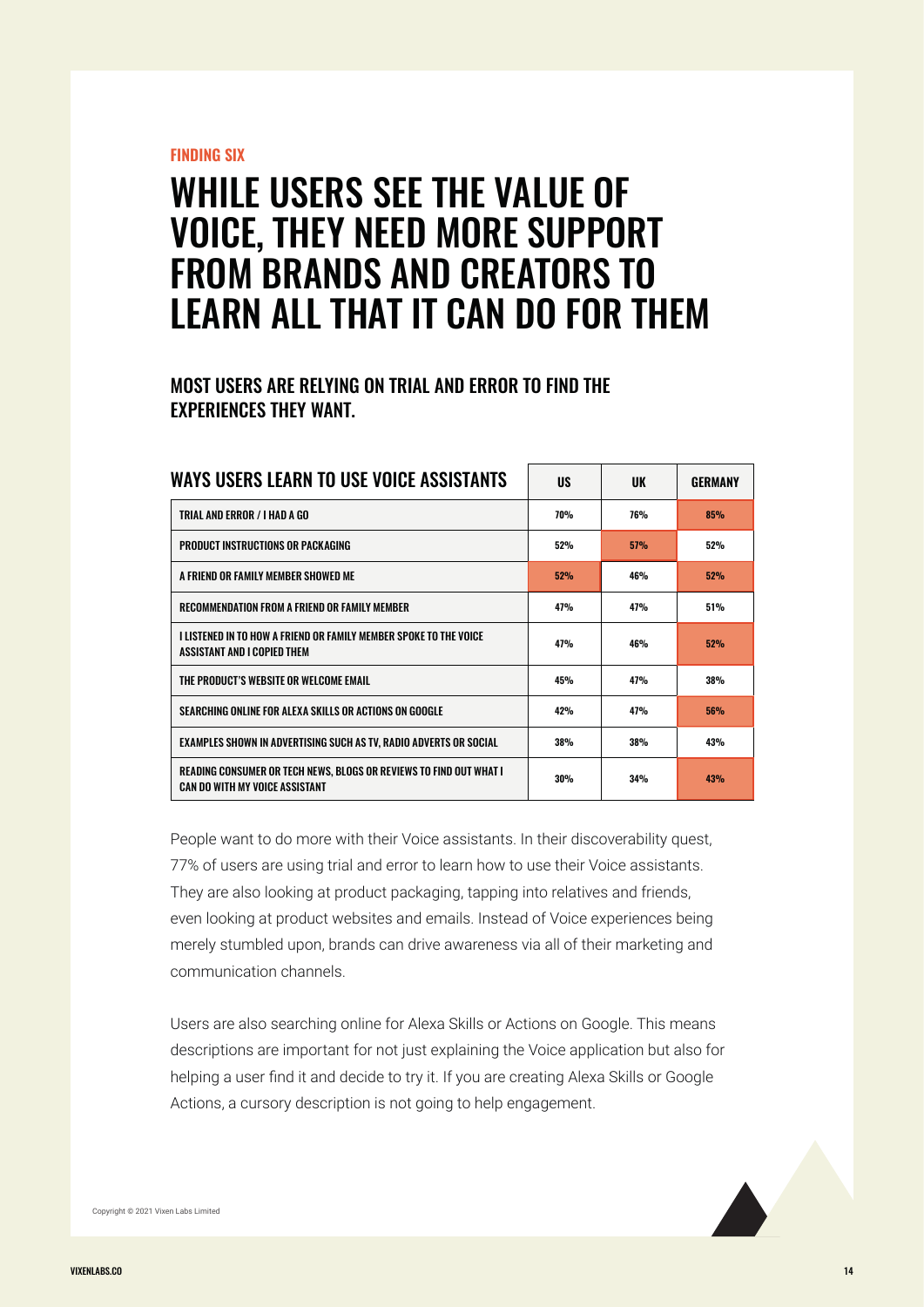Another interesting point is that while marketing and advertising is rated relatively low at 38% for the US and UK and 43% for Germany, there haven't been that many integrated campaigns in the US that mention or showcase Voice applications as part of the messaging. Yes, there have been notable television spots featuring Amazon Alexa and Google Assistant, and a few campaigns by Headspace, Nutella, Food Network, Coca-Cola, and Roomba, but ads are not yet commonplace. There is an opportunity for a brand to not only drive traffic to their Voice application but to also help their audiences learn more about Voice tech.

Education is key and hoping people find the Voice experiences we create is really not the way to be doing things. There is an upside to be gained with an integrated approach so that no matter the touchpoint, users are learning about this new and innovative way of doing things that's easier, faster, more accessible, and more convenient.

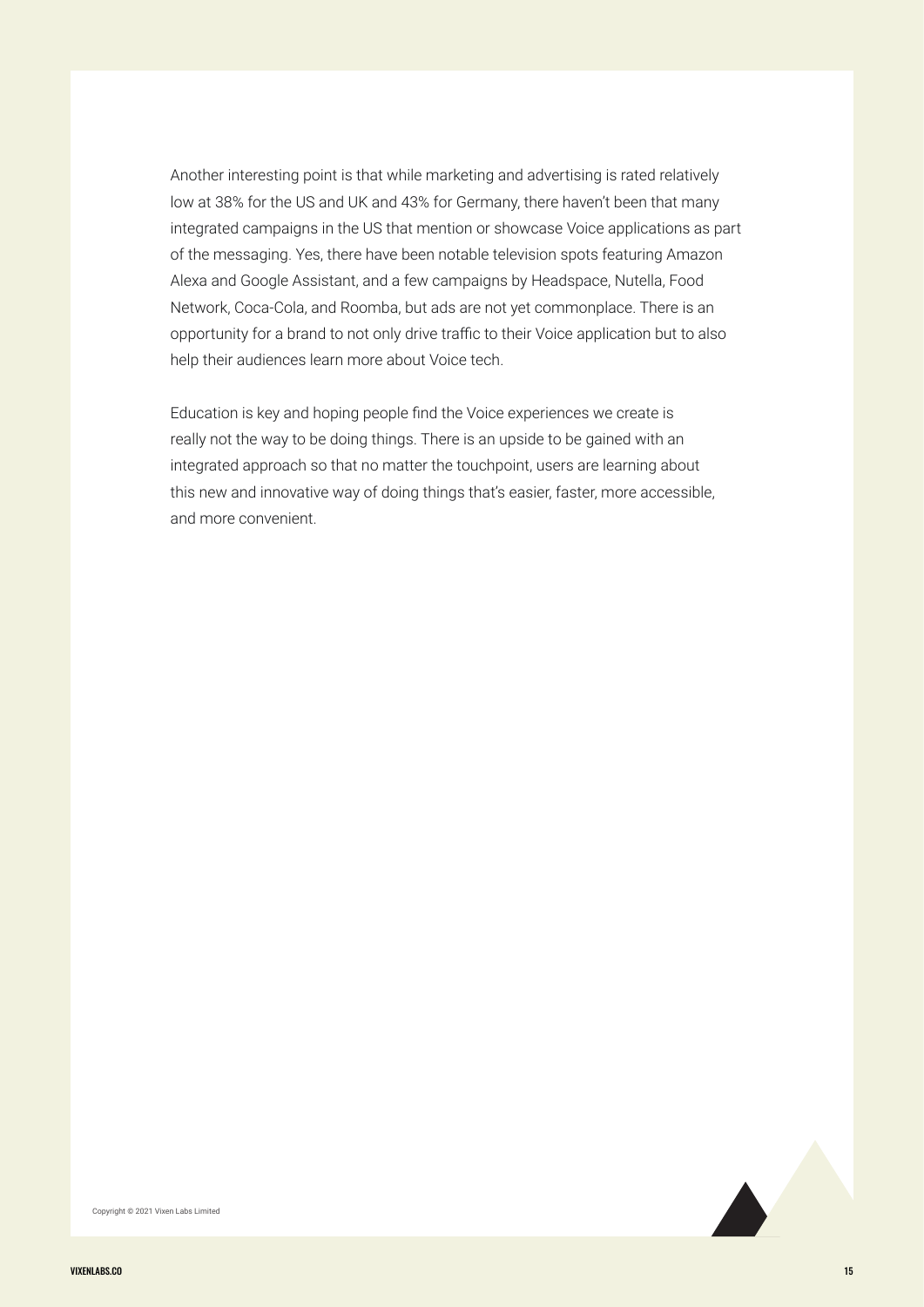

# **THE WAYS AUDIENCES ARE USING VOICE**  SECTION TWO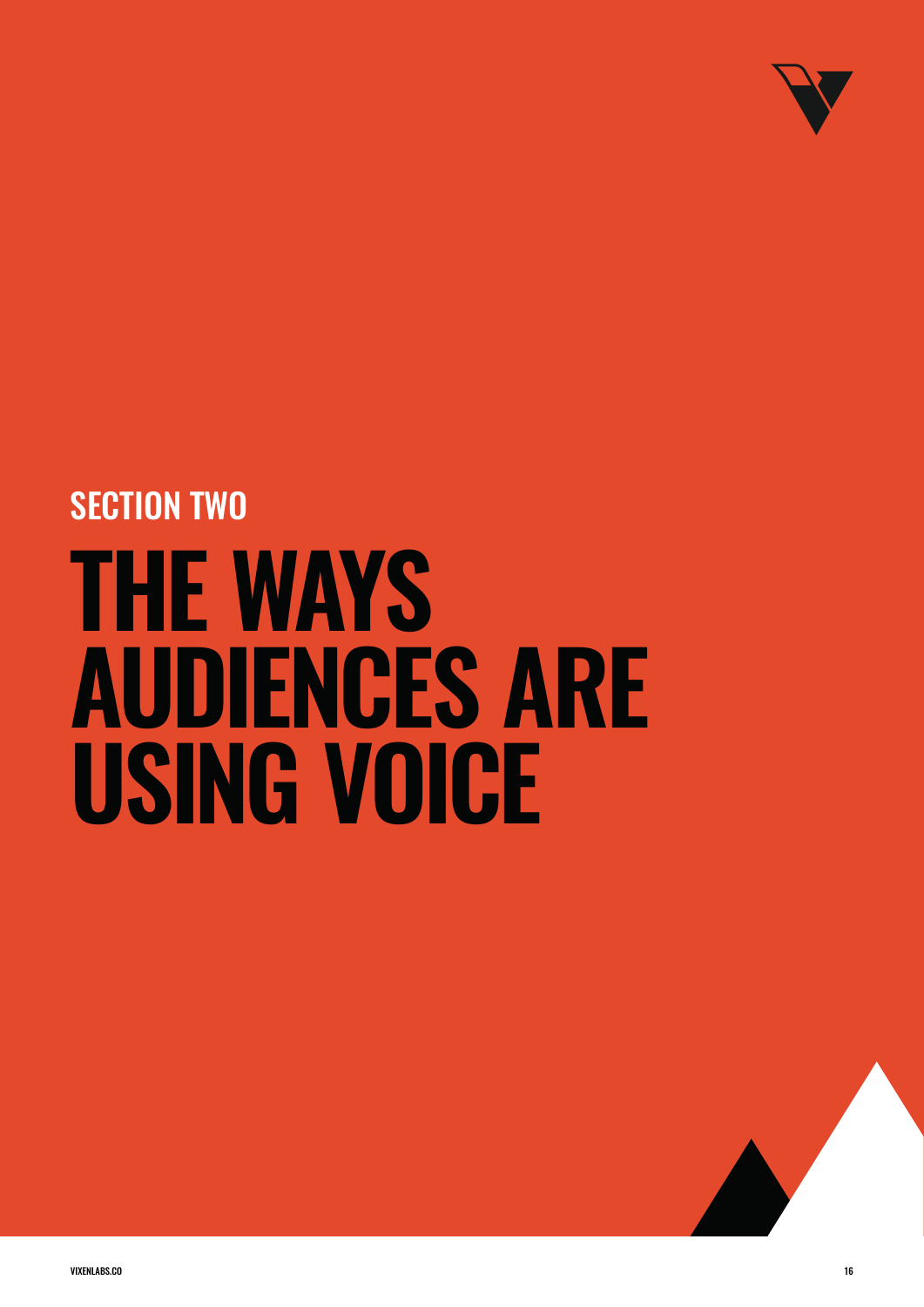**FINDING SEVEN**

## HOME IS WHERE THE VOICE ASSISTANT IS USED MOST

VOICE ASSISTANTS ARE PRIMARILY USED AT HOME\* ON SMART SPEAKERS AND MOBILE DEVICES. THE US AND GERMANY HAVE HIGHER RATES OF VOICE ASSISTANT USAGE ON SMARTPHONES OUTSIDE THAN AUDIENCES IN THE UK.



### VOICE ASSISTANT USAGE SCENARIOS – US

*\*Note: Due to the global pandemic, out of home usage was likely impacted. We would expect these numbers to increase as restrictions are eased.*

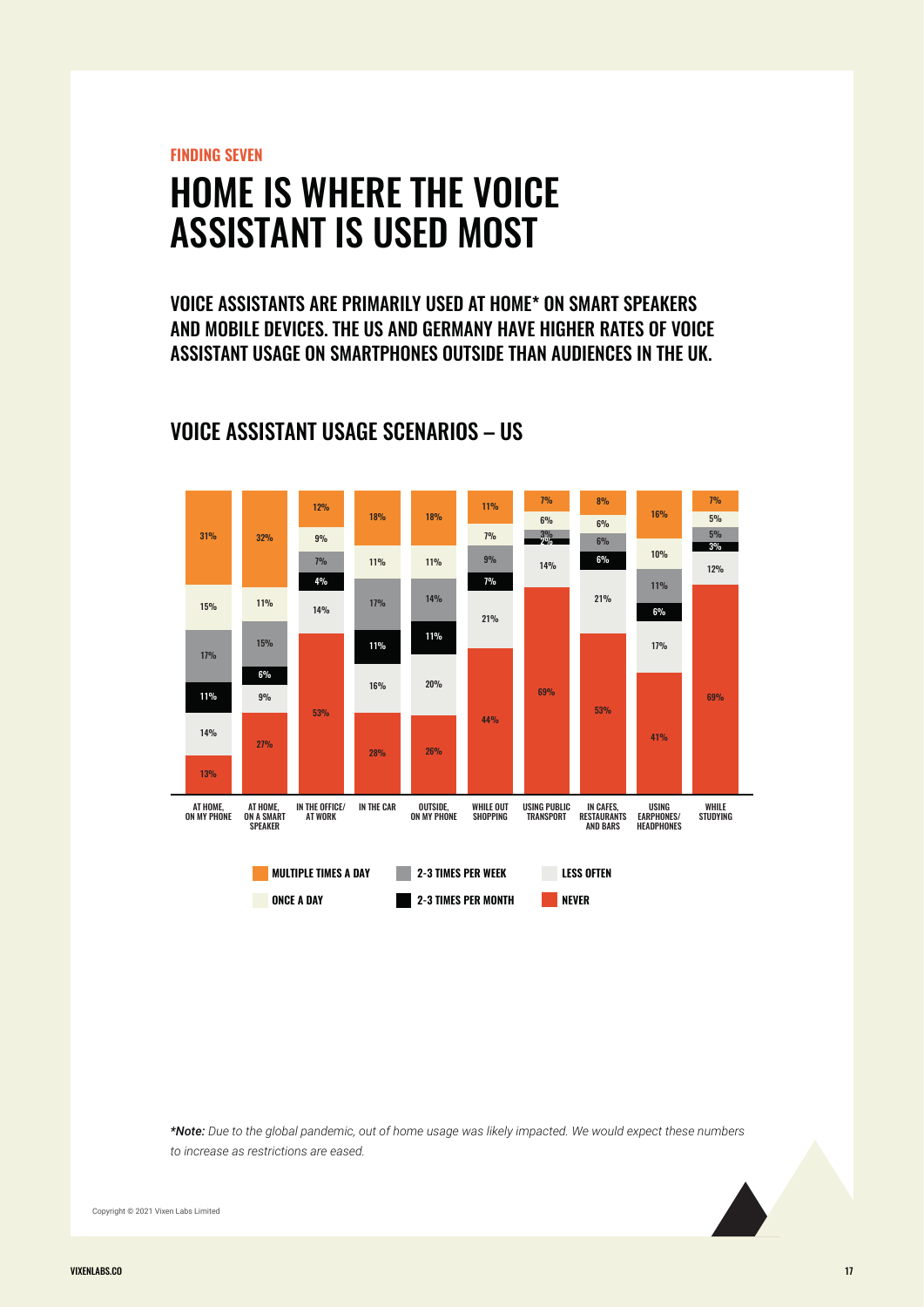

## VOICE ASSISTANT USAGE SCENARIOS – UK

### VOICE ASSISTANT USAGE SCENARIOS – GERMANY

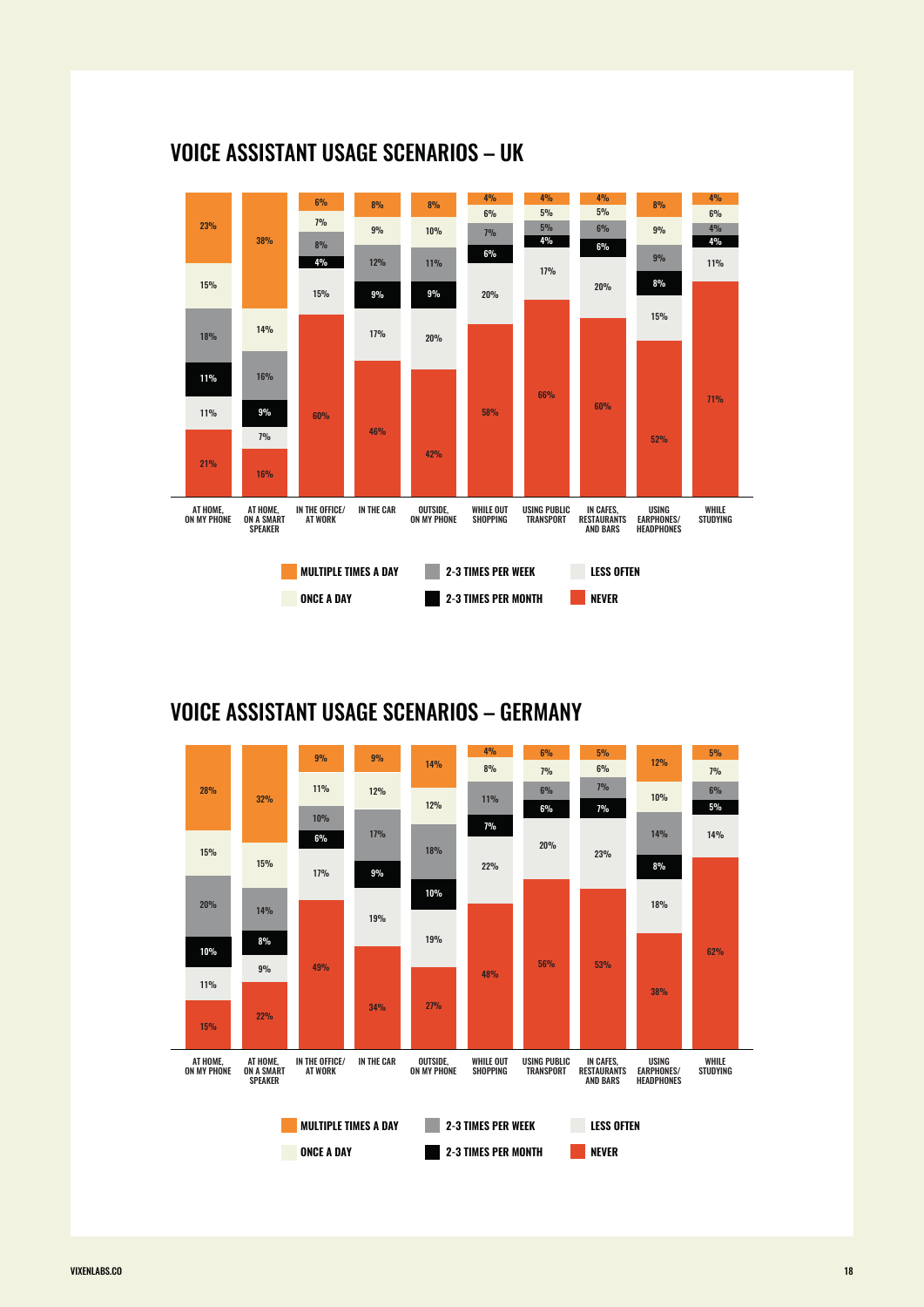## MOST VOICE USERS ARE USING IT " IN MULTIPLE LOCATIONS: ON THEIR PHONE BOTH IN AND OUT OF THE HOME, ON SMART SPEAKERS IN THE HOME, AND ON THE WEB?"

Whether it's on a smartphone or on a smart speaker, Voice assistant usage takes place primarily in the home and that usage can take place multiple times a day. It is suspected that the 2020 COVID-19 Pandemic had a significant impact on out-of-home usage data so it's expected those numbers will shift as markets start to open up and restrictions are eased.

Overall, US users are most likely to use a Voice assistant while at home on their phone, with around a third doing so most days. This insight confirms that Voice on mobile doesn't necessarily mean "on-the-go." It could mean that at home, users are being considerate when there are others around and prefer a more private experience. In those instances, people wanting a more discreet experience are using their smartphone as opposed to shouting across the room to a smart speaker.

UK users are even less likely to use their assistant while out and about, preferring to restrict use to their home. Smart speakers in the home are the most regularly used, with over a third of users doing so most days.

In Germany, users are slightly more open to using their tech outside the home than in the UK, although around a half say that they never use their assistant while at the office, shopping, eating out or on public transport.

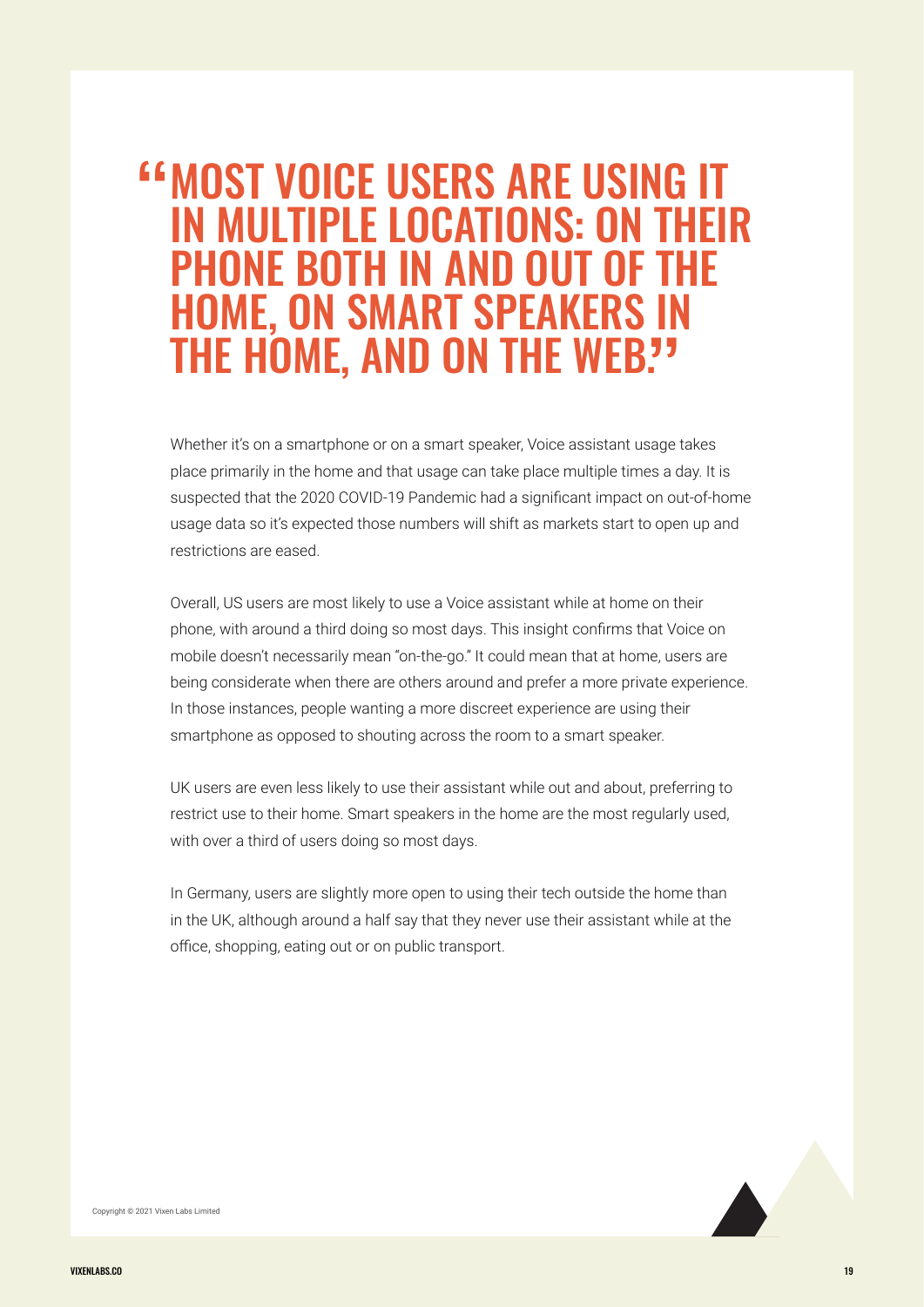**FINDING EIGHT**

## VOICE GOES BEYOND THE SMART SPEAKER

AMAZON ALEXA IS PRIMARILY USED ON SMART SPEAKERS WHILE SIRI IS USED MOSTLY ON SMARTPHONES. GOOGLE ASSISTANT HAS HIGH USAGE ON SMARTPHONES BUT ALSO HAS USAGE ON SMART SPEAKERS.

#### DEVICES USED WITH VOICE ASSISTANTS – US

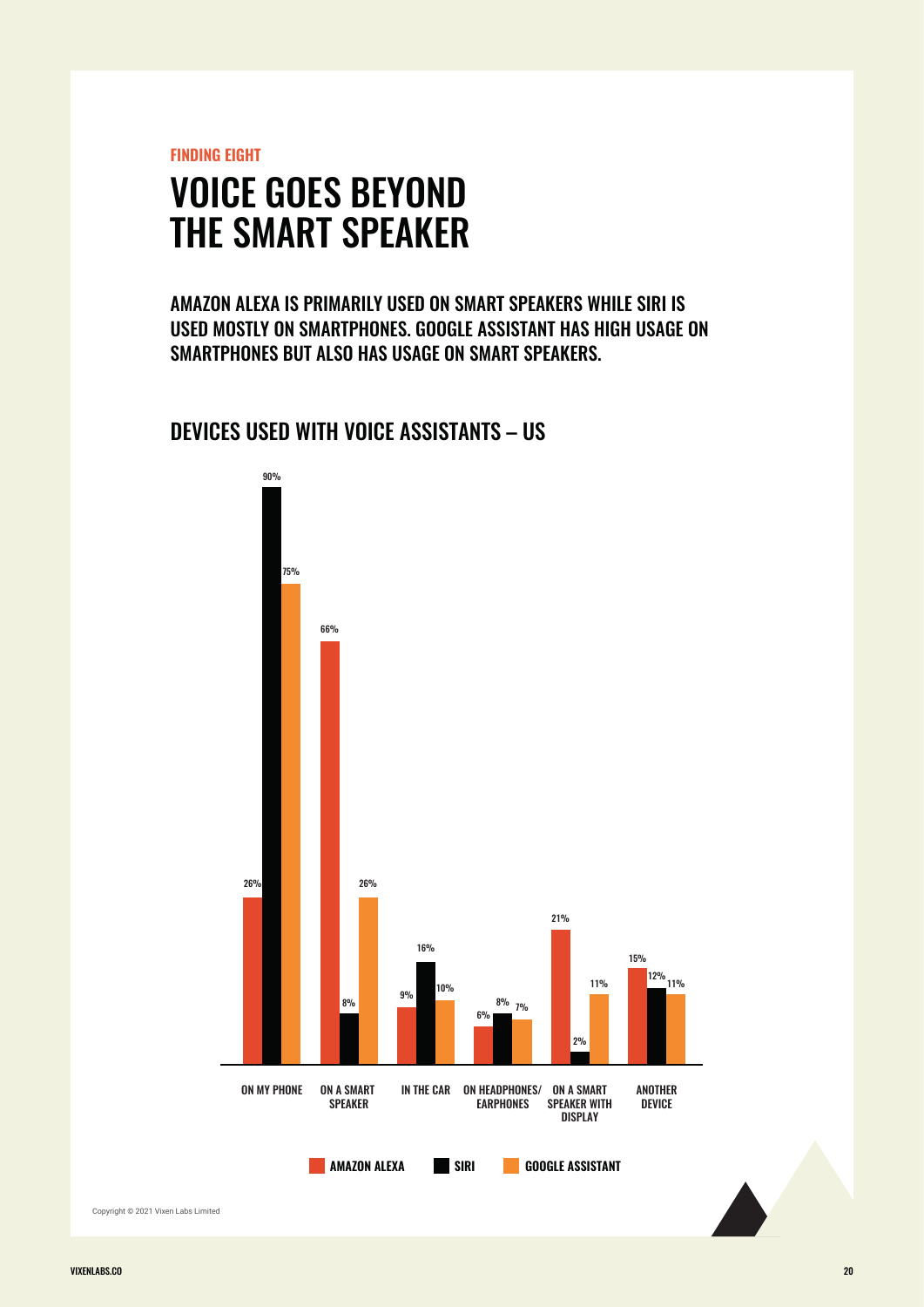## DEVICES USED WITH VOICE ASSISTANTS – UK



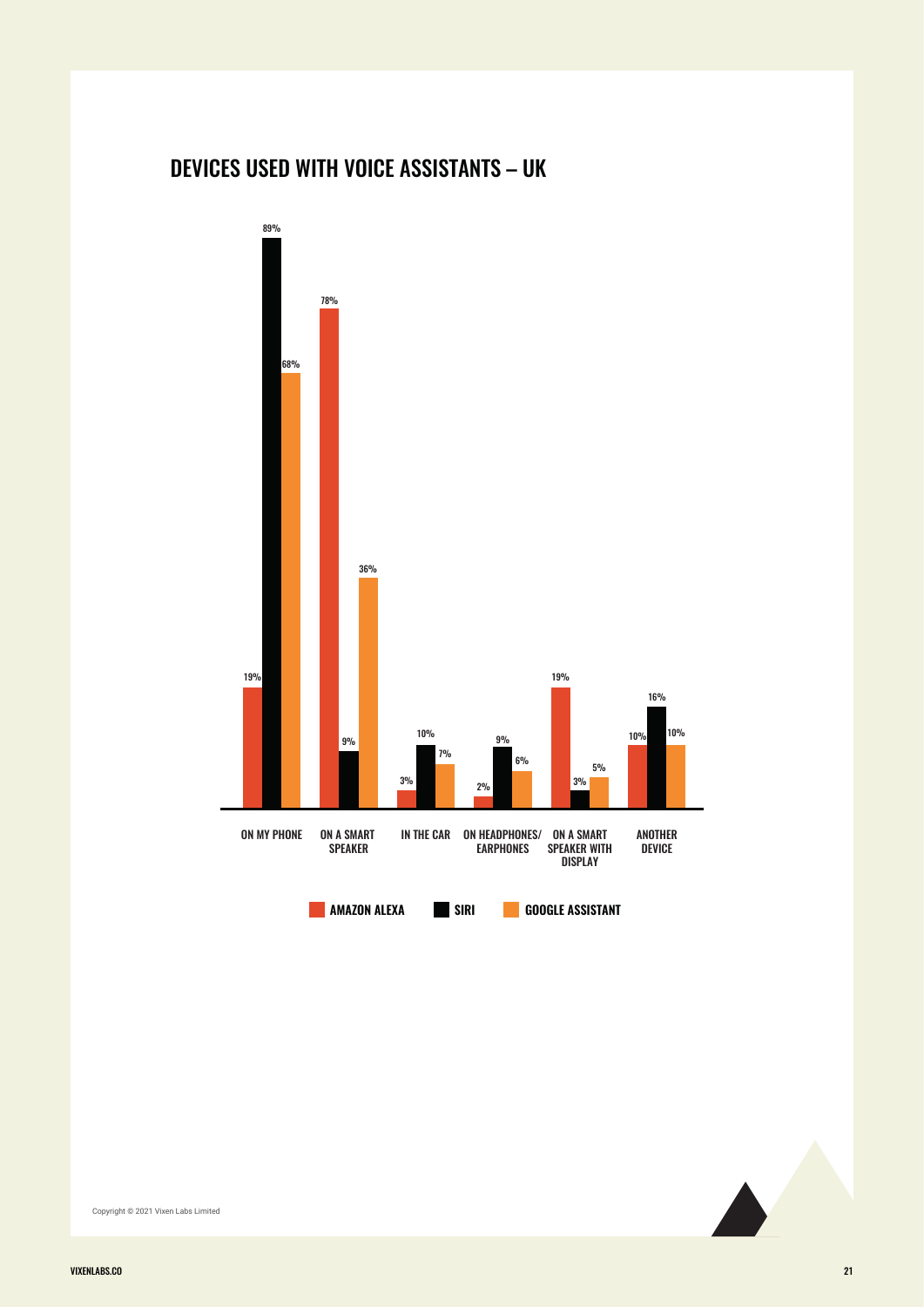## DEVICES USED WITH VOICE ASSISTANTS – GERMANY



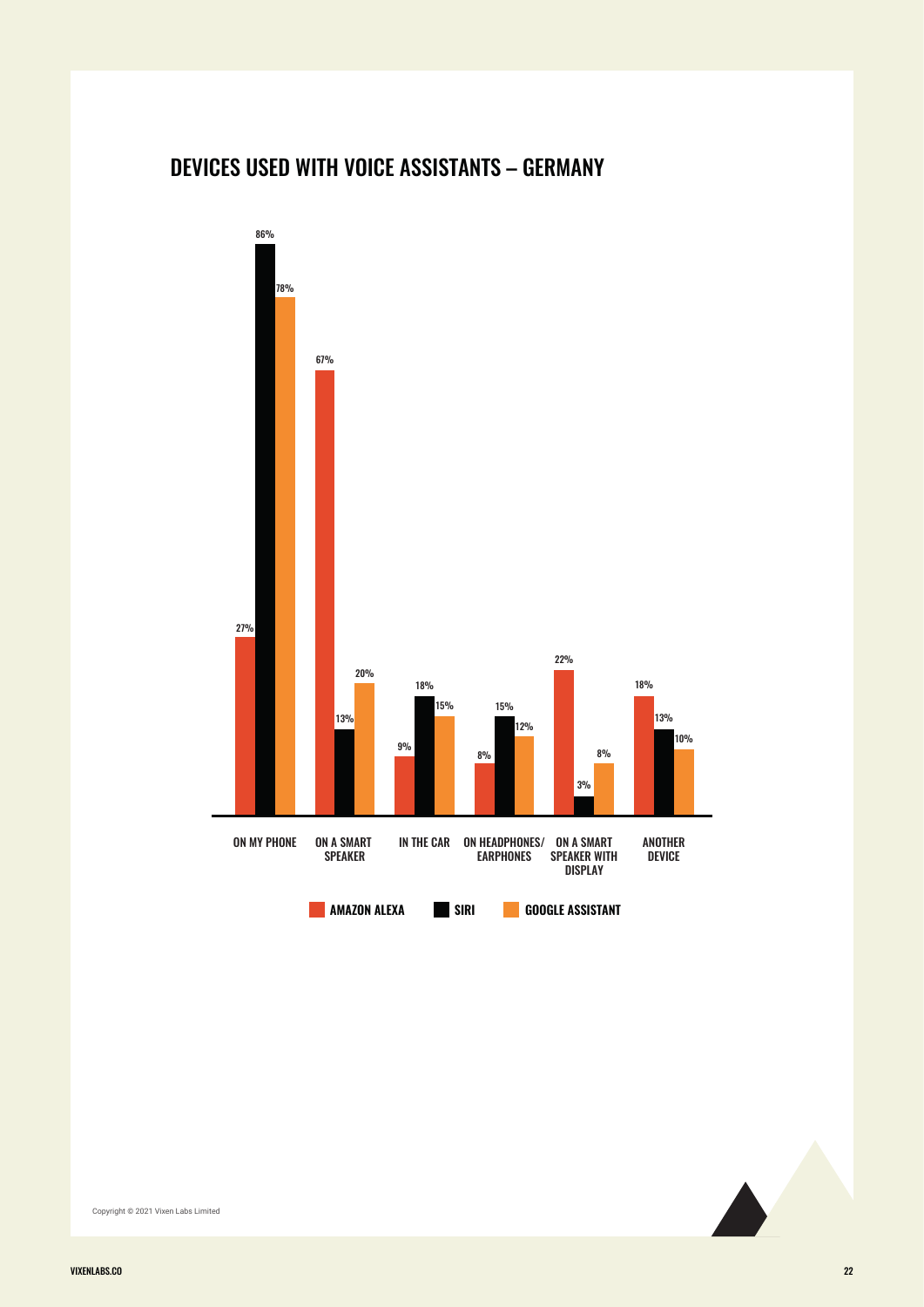Daily usage is close to a third of users across all three markets. We also see that Amazon Alexa is used primarily on smart speakers while Google Assistant and Apple Siri are used more frequently on smartphones. The low use of Apple HomePod indicates that Siri is very much a mobile Voice assistant.

Smart speakers with displays, while indexing higher with Amazon Alexa users in the US and Germany, are much lower than smartphones and smart speakers so when considering multi-modal experiences, it more than likely will be happening on a smartphone.

In seeing the dominance of the smartphone and smart speaker as Voice assistant devices, brands will want to make sure that their approaches account for not just smart speakers but smartphones as well.

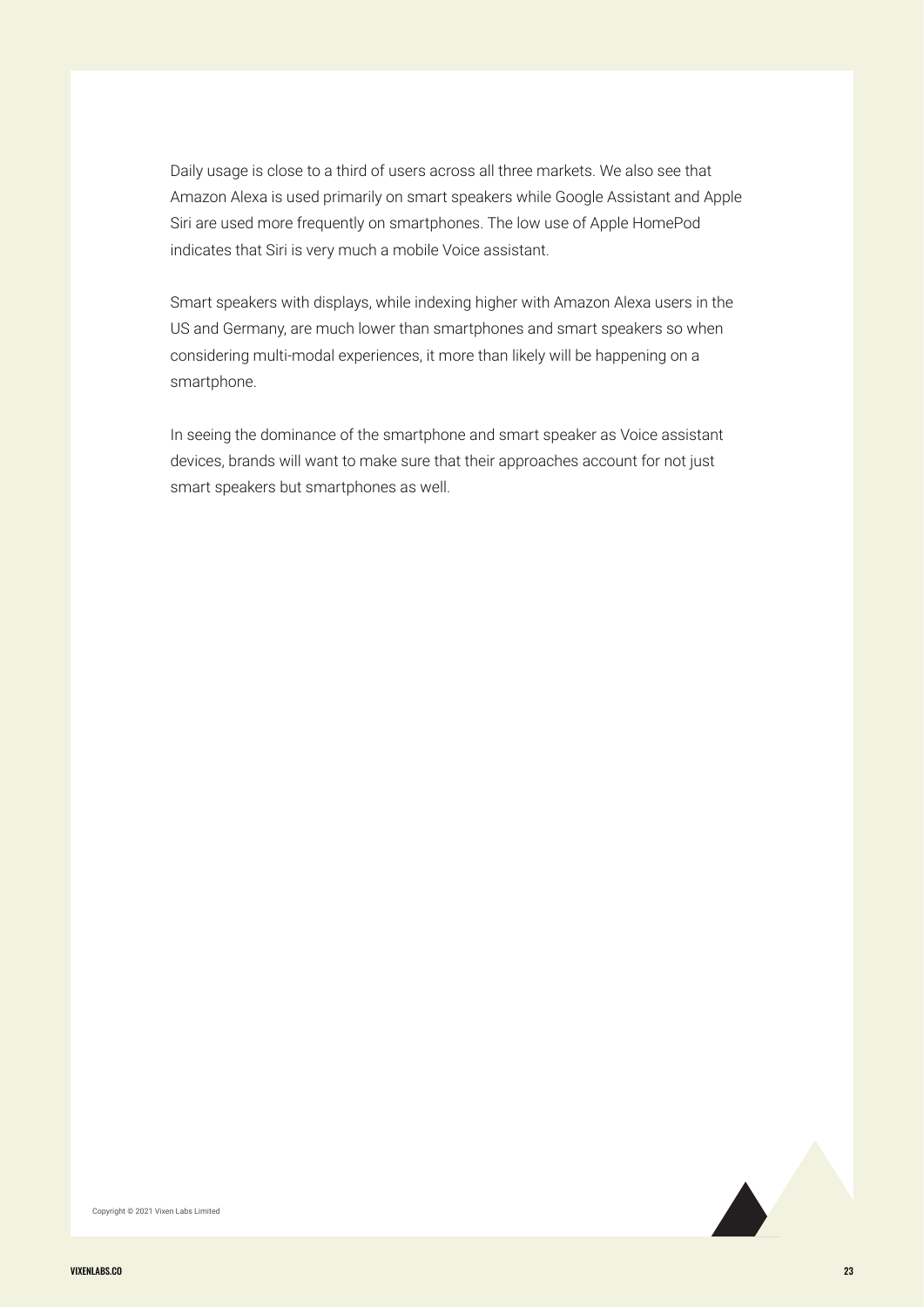**FINDING EIGHT**

## VOICE ACTIVITIES ALIGN WITH THE MARKETING FUNNEL

VOICE CAN BE PART OF THE MARKETING ECOSYSTEM AND ENHANCE THE CUSTOMER JOURNEY.

### REASONS FOR USING VOICE ASSISTANTS – US



It's no surprise that music, news, and weather are where users start. It is surprising however that consumers have indicated that they're doing a lot more with their Voice assistants. Most frequently, these activities align with the tasks in a traditional marketing funnel. In the data, we see a clearly defined path to purchase as consumers move from awareness to consideration tasks then on to purchase and retention. At a macro level, this applies to all three countries with slight differences in the frequency of their activities.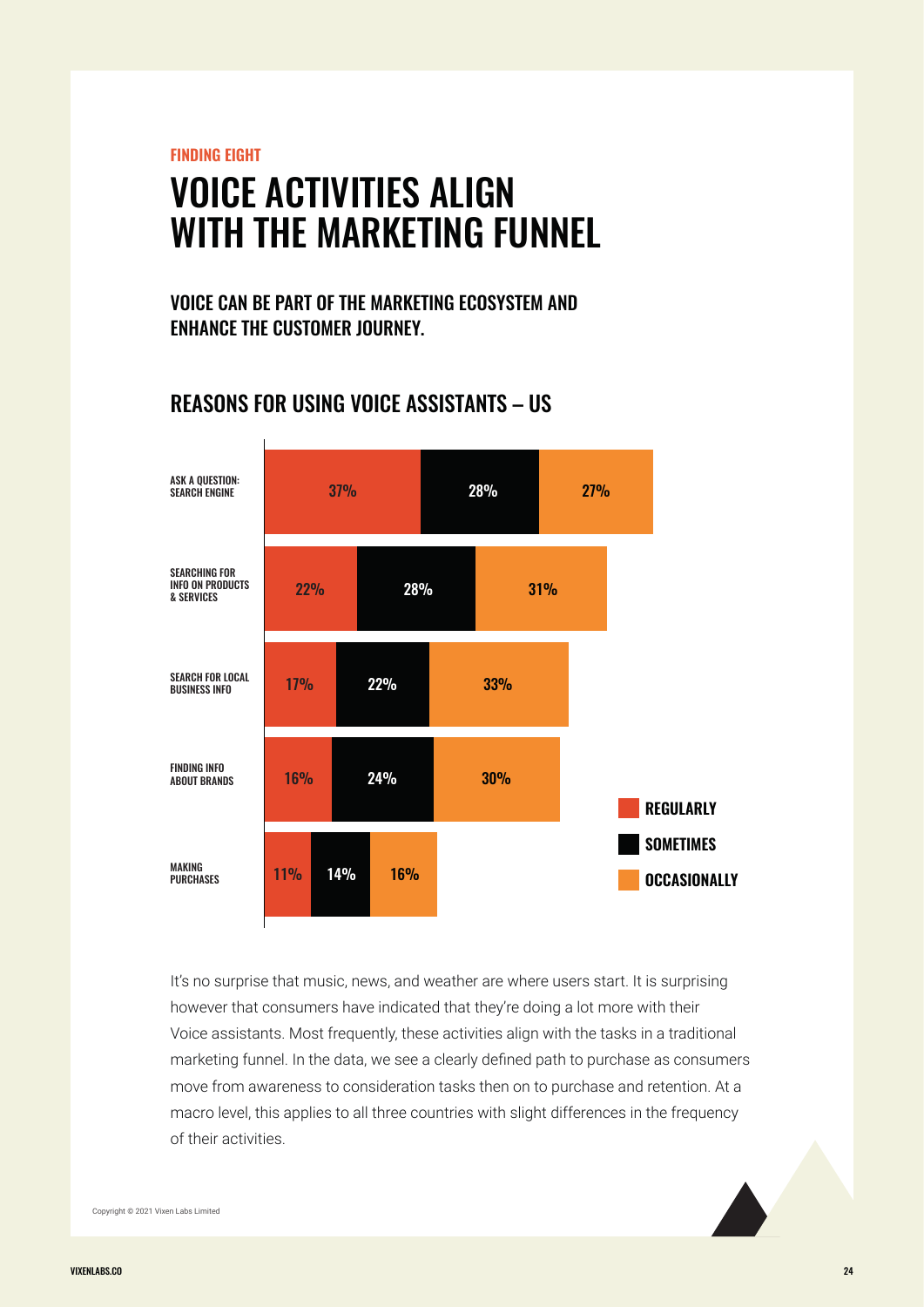# **EXAMPLE 1988 FOR SHAVE 1989 FOR SHAVE**<br>The and voice assistant to USED A VOICE ASSISTANT TO **FIND AN ANSWER TO A QUESTION<br>VIA A SEARCH ENCINE?? VIA A SEARCH ENGINE?'**

We see the search behaviors associated with awareness and then the more specific search tasks that are a part of consideration. At each phase, the volume reduces but that is normal for any funnel as some users will drop out during the journey. But we also see that across all three countries, 91% have done the top of funnel research behavior of asking a search engine a question. All of these activities indicate that a marketing funnel exists within Voice with or without support from specific brands. This is a big opportunity for brands in many industries to provide relevant content and to support their customers throughout the journey.



#### REASONS FOR USING VOICE ASSISTANTS – US

When we look at the other activities such as checking a personal calendar, playing music, and finding one's phone, we see a distinct split where Voice can be a product or utility and where Voice is part of a customer experience.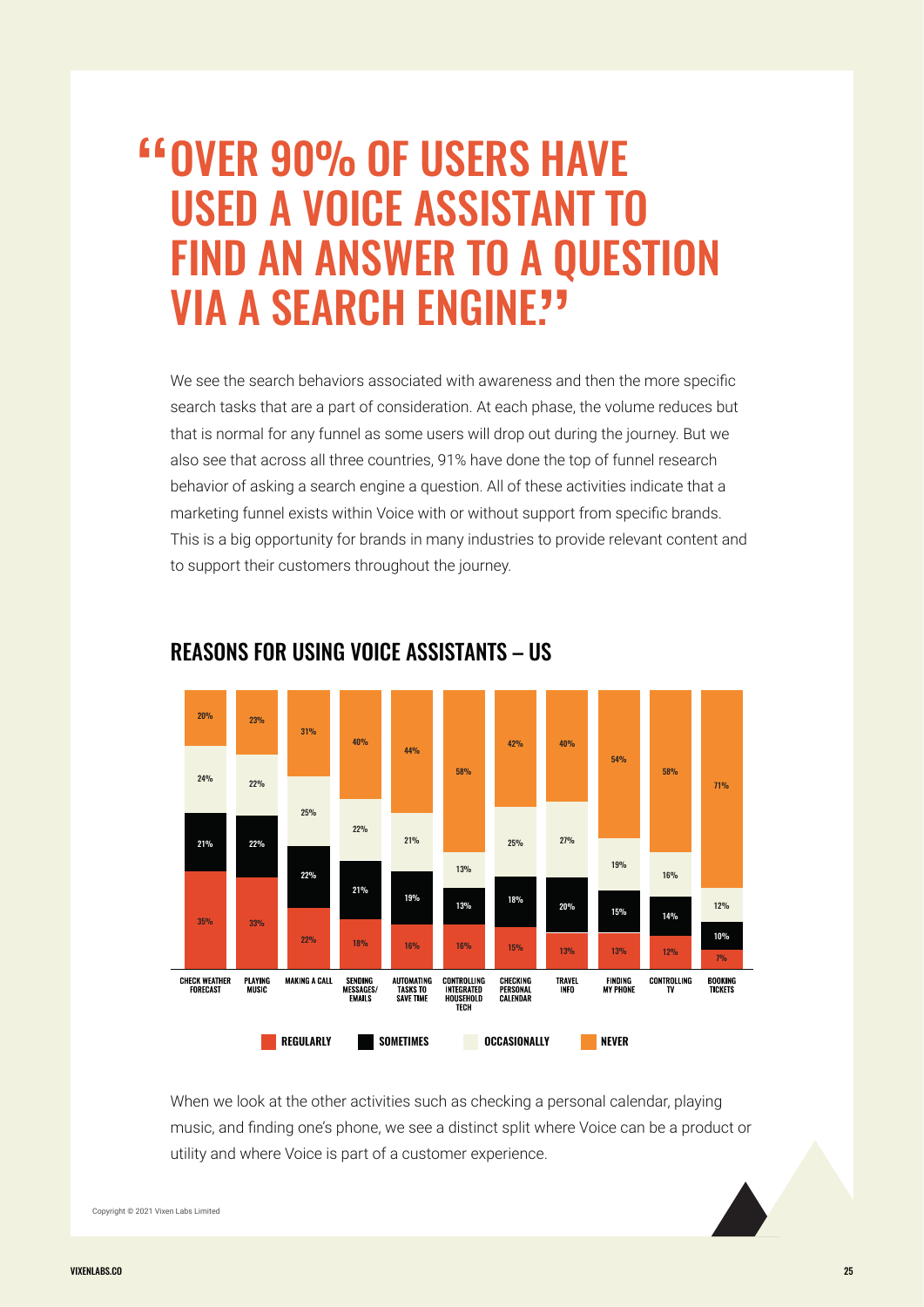**FINDING NINE**

## VOICE SEARCH IS AN OPPORTUNITY FOR ALL INDUSTRIES

#### THE URGENCY TO STAKE BRAND AUTHORITY IS GREATER IN SOME INDUSTRIES THAN OTHERS.

| <b>ACTIVATED SEARCHES BY SECTOR</b>    | <b>US</b>  | <b>UK</b>  | <b>GERMANY</b> |
|----------------------------------------|------------|------------|----------------|
| <b>WEATHER</b>                         | <b>71%</b> | <b>75%</b> | <b>74%</b>     |
| <b>MUSIC</b>                           | 66%        | 72%        | 69%            |
| <b>NEWS</b>                            | 54%        | 67%        | 67%            |
| <b>ENTERTAINMENT</b>                   | 53%        | 49%        | 53%            |
| <b>RETAIL</b>                          | 44%        | 34%        | 42%            |
| <b>HEALTHCARE &amp; WELLNESS</b>       | 42%        | 39%        | 43%            |
| <b>FOOD DELIVERY &amp; RESTAURANTS</b> | 39%        | 36%        | 40%            |
| <b>LOCAL SERVICES</b>                  | 36%        | 37%        | 39%            |
| <b>CONSUMER PACKAGED GOODS</b>         | 36%        | 31%        | 43%            |
| <b>TRAVEL</b>                          | 34%        | 33%        | 35%            |
| <b>FITNESS</b>                         | 34%        | 34%        | 41%            |
| <b>MAKING A RESERVATION</b>            | 33%        | 31%        | 38%            |
| <b>FASHION</b>                         | 31%        | 29%        | 40%            |
| <b>FINANCE</b>                         | 30%        | 29%        | 32%            |
| <b>OTHER</b>                           | <b>22%</b> | 21%        | <b>29%</b>     |

## LIKELIHOOD OF USING VOICE

As mentioned earlier, music, news, and weather are the most frequently searched for content that most people typically engage with when they first start using Voice assistants. Going beyond these initial uses of Voice, we see a useful prioritization of industries in which our respondents have indicated an interest.

Brands within Entertainment, Retail, Healthcare & Wellness, and Food Delivery & restaurants have a tremendous opportunity to better serve their audiences all along the marketing funnel.

Interestingly enough, even 31% of current users in the US and 40% in Germany indicated that they would search for fashion related topics using Voice. Considering how visual fashion tends to be, it's surprising that nearly one third indicated they would use their voice to look for fashion related topics.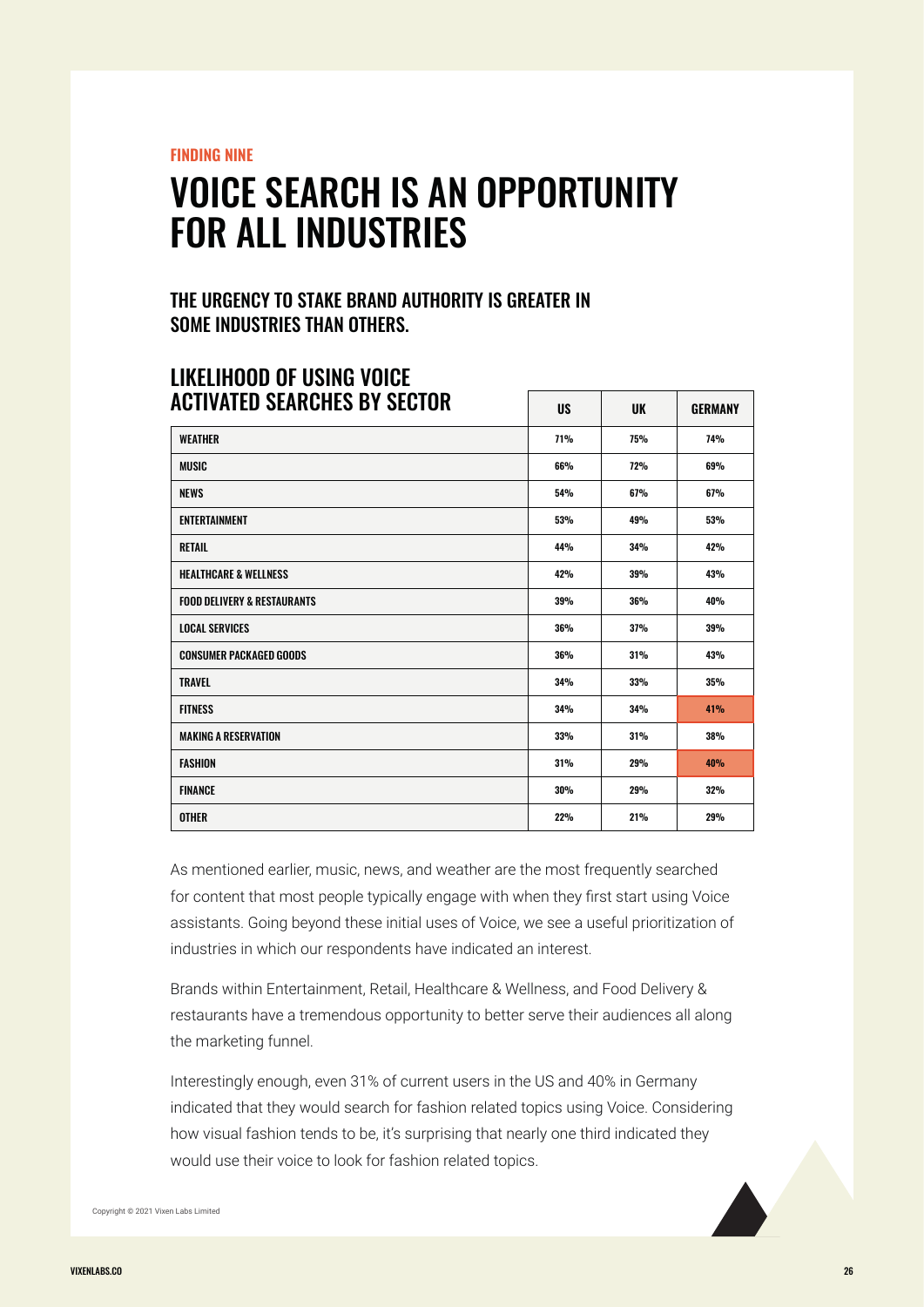

# **ADDITIONAL WAYS AUDIENCES WANT TO INTERACT WITH THEIR VOICE**  SECTION THREE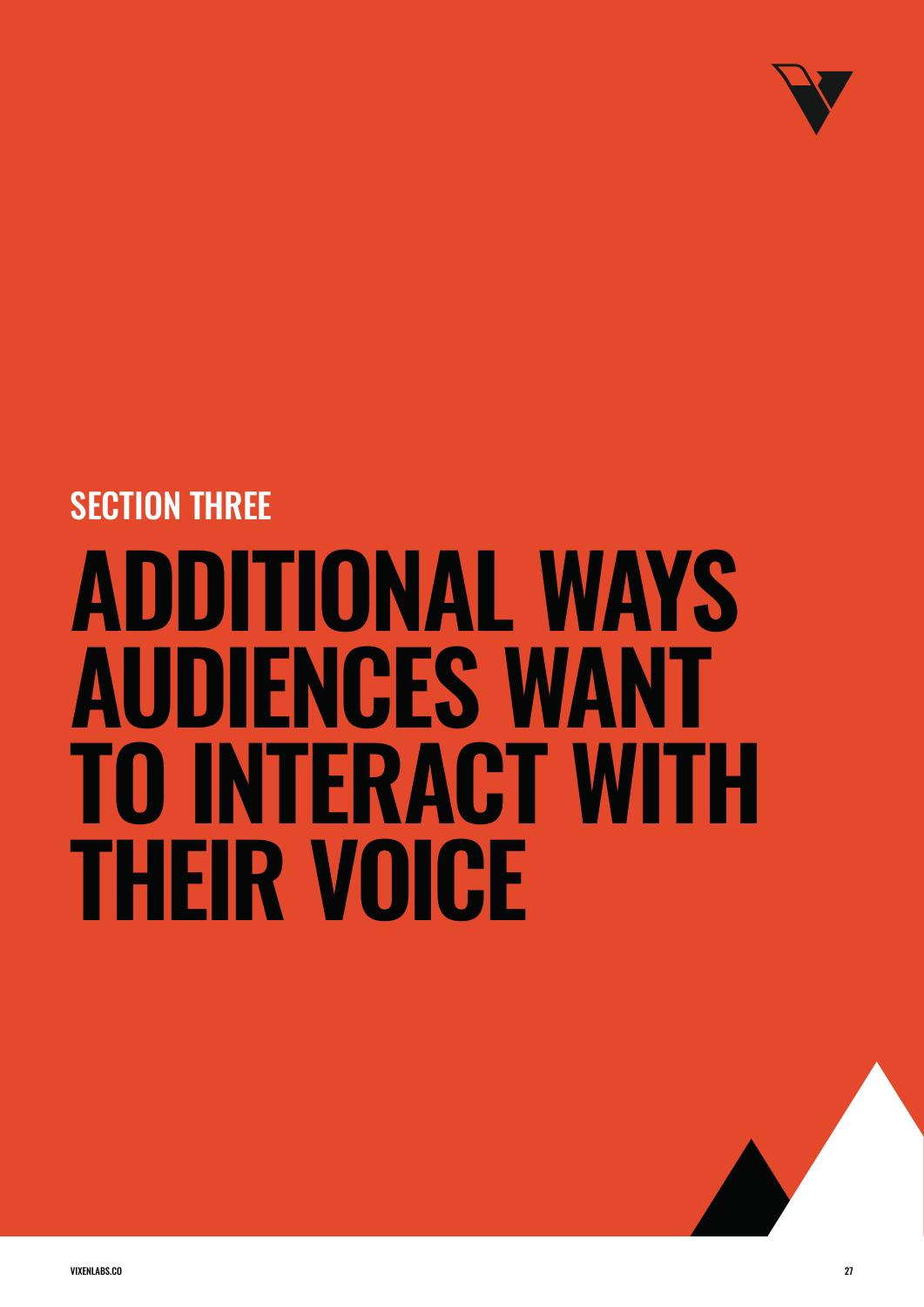**FINDING TEN**

## VOICE SEARCH SHOULD BE INTEGRATED INTO YOUR WEBSITE AND MOBILE APP

#### INTEREST IN VOICE GOES BEYOND THE SMART SPEAKER AND SMARTPHONE ASSISTANTS

### SEARCH BEHAVIORS BY COUNTRY

|                                                                 | UJ.        | υn         | GERMANI |
|-----------------------------------------------------------------|------------|------------|---------|
| TYPE INTO A SEARCH ENGINE ON A LAPTOP / DESKTOP COMPUTER        | <b>74%</b> | 77%        | 67%     |
| LOOK DIRECTLY ON A RETAILER'S MOBILE APP OR WEBSITE             | 71%        | <b>73%</b> | 62%     |
| LOOK DIRECTLY ON THE BRAND'S WEBSITE                            | 69%        | <b>74%</b> | 63%     |
| TYPE INTO A SEARCH ENGINE ON A SMARTPHONE                       | <b>68%</b> | 71%        | 61%     |
| USE MY VOICE TO CONDUCT A SEARCH ON A SMARTPHONE                | 37%        | 30%        | 37%     |
| <b>VISIT 3RD PARTY REVIEW WEBSITE</b>                           | 32%        | 33%        | 29%     |
| USE MY VOICE TO CONDUCT A SEARCH ON A LAPTOP / DESKTOP COMPUTER | 27%        | 23%        | 30%     |
| ASK MY SMART SPEAKER FOR AN ANSWER TO A OUESTION                | 24%        | 25%        | 20%     |

 $\begin{array}{|c|c|c|c|c|}\n\hline\n\text{I} & \text{II} & \text{II} & \text{I} \\
\hline\n\text{II} & \text{II} & \text{II} & \text{II} & \text{II} \\
\hline\n\end{array}$ 

 $\begin{array}{|c|c|c|c|c|}\n\hline\n\text{IIO} & \text{III} & \text{OFDHAINV}\n\end{array}$ 

### VOICE SEARCH - NEXT STEPS

|                                                                   | UJ. | υn  | GENMANT |
|-------------------------------------------------------------------|-----|-----|---------|
| VISIT THE PRODUCT'S WEBSITE                                       | 82% | 81% | 77%     |
| USE A MOBILE APP TO LEARN MORE ABOUT THE PRODUCT                  | 63% | 63% | 62%     |
| WATCH PRODUCT REVIEW VIDEOS ON YOUTUBE                            | 62% | 64% | 64%     |
| CONTINUE USING A VOICE EXPERIENCE TO LEARN MORE ABOUT THE PRODUCT | 62% | 60% | 66%     |
| SIGN UP FOR NOTIFICATIONS ABOUT A PRODUCT (E.G. BACK IN STOCK)    | 53% | 55% | 55%     |
| LOOK ON SOCIAL MEDIA FOR OTHERS THAT USE THE PRODUCT              | 50% | 51% | 49%     |
| SIGN UP FOR EMAILS / NEWSLETTERS FROM THE BRAND                   | 46% | 49% | 48%     |

We know Voice search is important, but we didn't fully appreciate how important it is in the context of the overall marketing ecosystem until now. While a majority of people still are doing traditional search on their desktop or are tapping away on their smartphone, in the latest data we see a large percentage of people using Voice search on desktop, mobile, and on their smart speakers.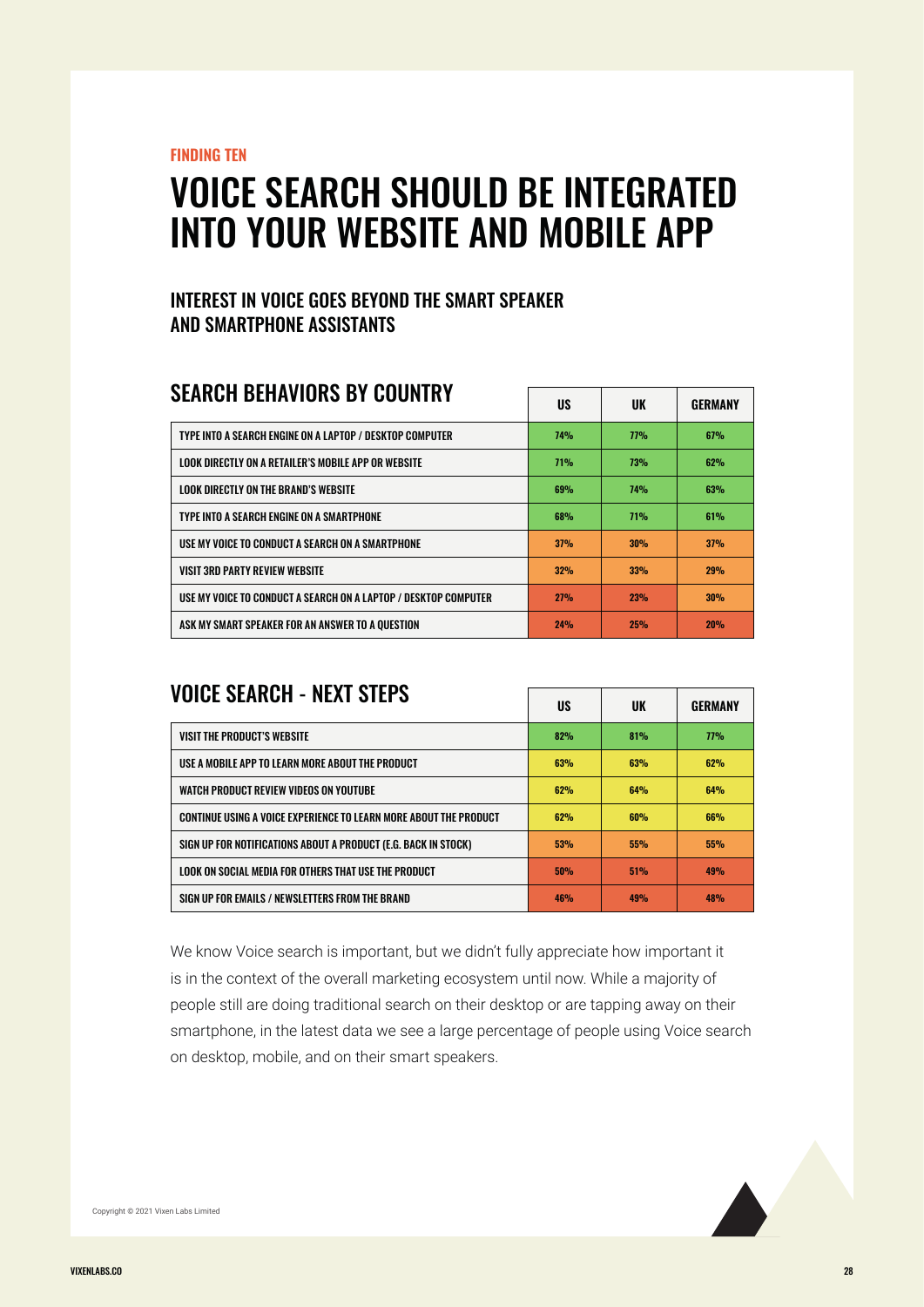According to our research, 37% of people in the US conduct searches on their smartphone using their voice. 27% indicated they were likely to use Voice to search on their desktop or laptop and 24% are actually conducting a search with their smart speaker. This indicates that Voice is an important (and growing) opportunity for top of funnel activities. Where it gets really interesting is what happens next.

We wanted to see where Voice search users are likely to go to look for additional information after they conduct an initial search, an overwhelming majority in all three markets indicated a desire to continue their information seeking on a product's website (82% US, 77% Germany, and 81% UK). There's also a very high percentage of people that are interested in going to a brand's mobile app and even YouTube to learn more about the product.

# 80% OF THOSE WHO USE VOICE " TO START RESEARCHING A NEW PRODUCT OR SERVICE ONLINE WOULD VISIT A PRODUCT OR BRAND WEBSITE."

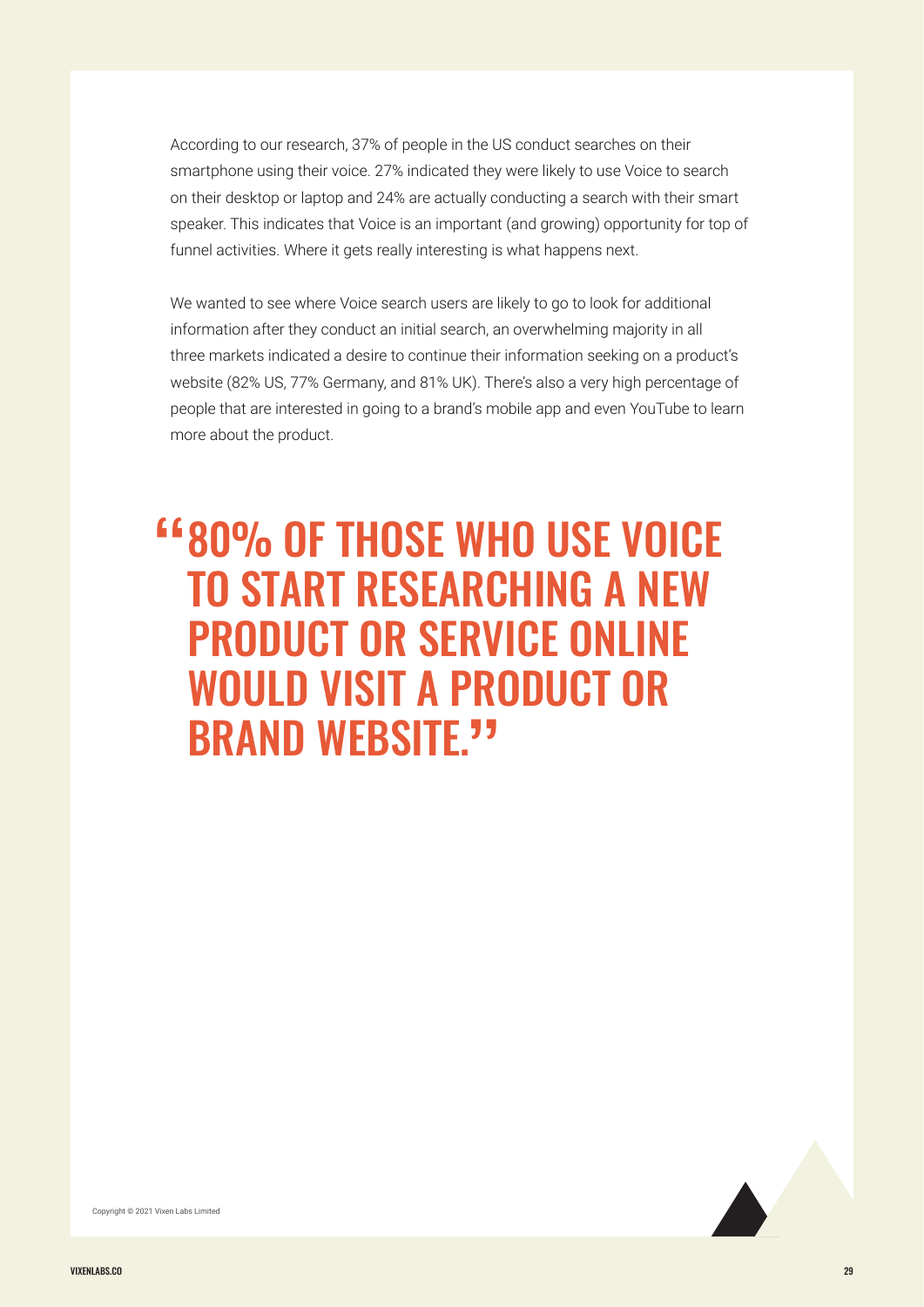## **EXAMPLE IN VOICE NOW, SMART PROVIDE SERVANCE CAN RETTER SUPPORT THEIR** BRANDS CAN BETTER SUPPORT THEIR AUDIENCES ESPECIALLY DURING THE AWARENESS AND CONSIDERATION PHASE OF THE CUSTOMER JOURNEY. ,<br>"

#### THOSE WHO START WITH VOICE HAVE A HIGH INTEREST IN STAYING WITH VOICE

Most surprising, once a user conducts a search with their Voice, a large percentage of these respondents (62% US, 60% UK, 66% Germany) indicated they want to be able to continue that experience to learn more about a product or service in Voice. By investing in Voice now, smart brands can better support their audiences especially during the awareness and consideration phase of the customer journey.

This underscores an opportunity for brands to take a more integrated approach when it comes to Voice whether it's a branded Google Action or Alexa Skill, adding Voice to an existing mobile app, or integrating Voice search into their website.

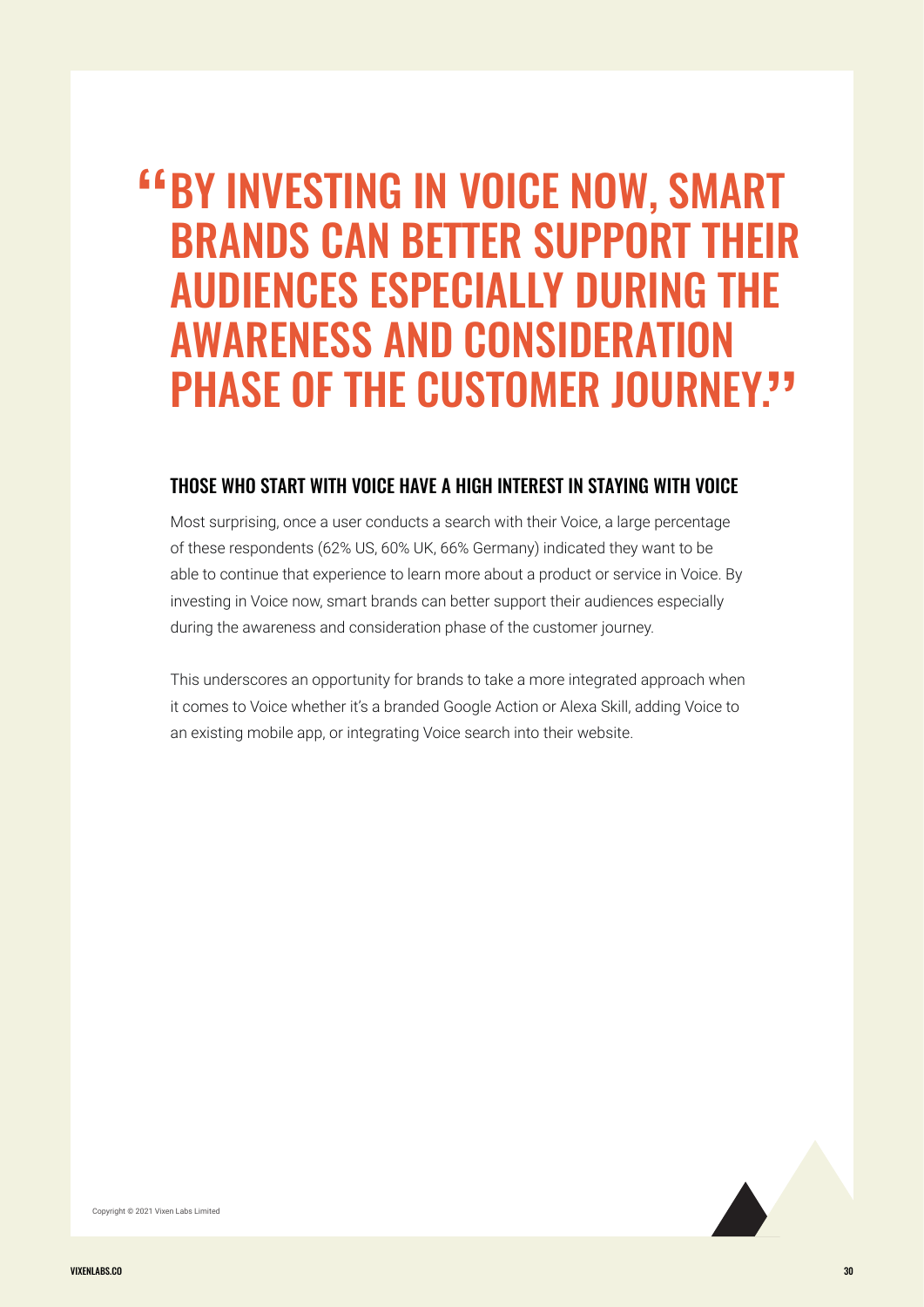**FINDING ELEVEN**

## THE PEOPLE HAVE SPOKEN, THEY WANT VOICE IN THEIR MOBILE APPS AND WEBSITES

#### VOICE IS MOST LIKELY TO BE USED TO SEARCH FOR ANSWERS IN EACH OF THE COUNTRIES, MAKING IT IMPERATIVE THAT BRANDS OPTIMIZE THEIR MOBILE APPS AND WEBSITES

## LIKELIHOOD TO USE VOICE ON SMARTPHONE AND WEBSITES

| <b>SMARTPHONE</b>                        | US         | UK         | <b>GERMANY</b> |
|------------------------------------------|------------|------------|----------------|
| SEARCH FOR ANSWERS TO A OUESTION I HAVE  | <b>75%</b> | <b>71%</b> | 71%            |
| INTERACT WITH SOME OF THE APP FEATURES   | 57%        | 51%        | 56%            |
| <b>LOG INTO AN APP</b>                   | 56%        | 52%        | 51%            |
| INPUT TEXT INSTEAD OF USING THE KEYBOARD | <b>56%</b> | 51%        | 62%            |
| USE A FEATURE WITHOUT OPENING THE APP    | 44%        | 37%        | 43%            |
| NAVIGATE THROUGH THE APP USING MY VOICE  | 40%        | 40%        | 54%            |
| <b>INTERACT WITH A CHATBOT</b>           | 36%        | 39%        | 40%            |

| <b>WEBSITE</b>                                                | US  | UK         | <b>GERMANY</b> |
|---------------------------------------------------------------|-----|------------|----------------|
| SEARCH FOR ANSWERS TO MY OUESTIONS ABOUT A PRODUCT OR SERVICE | 69% | 64%        | 60%            |
| NAVIGATE A WEBSITE TO FIND THE INFORMATION I'M LOOKING FOR    | 60% | 54%        | 60%            |
| <b>LOG INTO MY ACCOUNT</b>                                    | 54% | 49%        | 47%            |
| FILTER A PRODUCT PAGE TO FIND EXACTLY WHAT I'M LOOKING FOR    | 52% | 49%        | 57%            |
| <b>LEAVE A PRODUCT REVIEW</b>                                 | 40% | 39%        | 42%            |
| FILL OUT FORMS (E.G CREATE A NEW ACCOUNT)                     | 40% | <b>39%</b> | 43%            |
| <b>INTERACT WITH A CHATBOT</b>                                | 37% | 39%        | 41%            |

In addition to getting a better understanding of where Voice searchers are likely to go during the awareness and consideration phases, we wanted to uncover their interest in integrating Voice into more traditional marketing channels – specifically with websites and mobile apps.

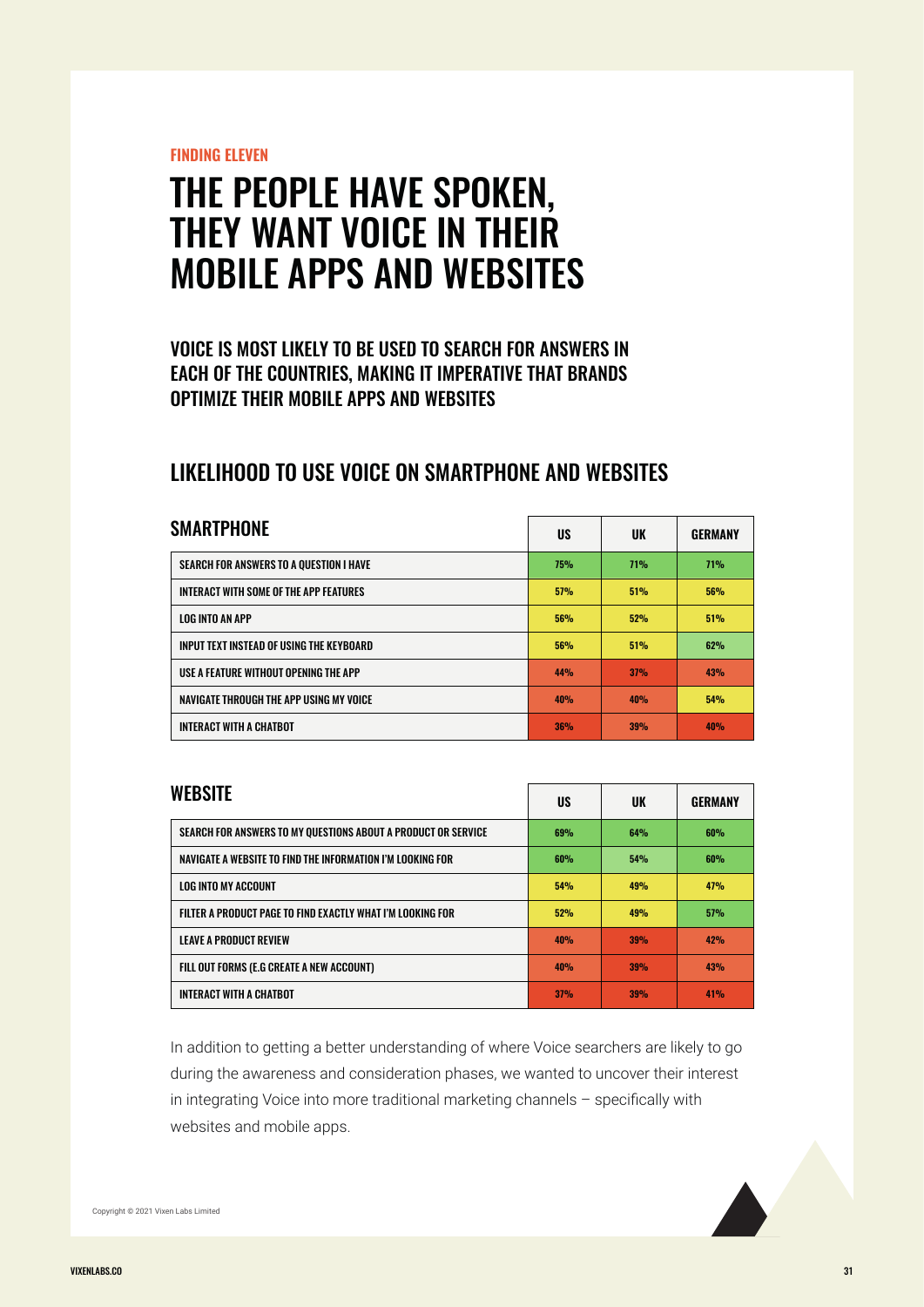#### VOICE ENHANCEMENTS ON A WEBSITE

By far the feature that had the most interest when it comes to Voice and websites is the ability to quickly and easily search for answers to questions. Make sure your brand is addressing these Frequently Asked Questions in both short snippets and long form content to ensure you're providing the information your audience needs. The key is that they are true, common questions your audience is asking.

People have also indicated strong interest in being able to filter through product options using their Voice (52% US, 49% UK, 57% Germany) and to log in using their Voice (54% US, 49% UK and 47% Germany).

# OVER TWO THIRDS (68%) OF " VOICE USERS ARE INTERESTED IN HOW THE TECHNOLOGY WILL DEVELOP IN THE FUTURE."

#### VOICE ENHANCEMENTS WITHIN A MOBILE APP

There is a very high interest around being able to search for common questions either on a website or in a mobile app. In the US 75% of people want to use their voice to ask a question of their smartphone within an app for common questions and to get their answers. The perception is it would make it easier for them to find the information they're looking for without digging through the app, using the navigation, or fumbling around with controls. They just want quick answers to their common questions.

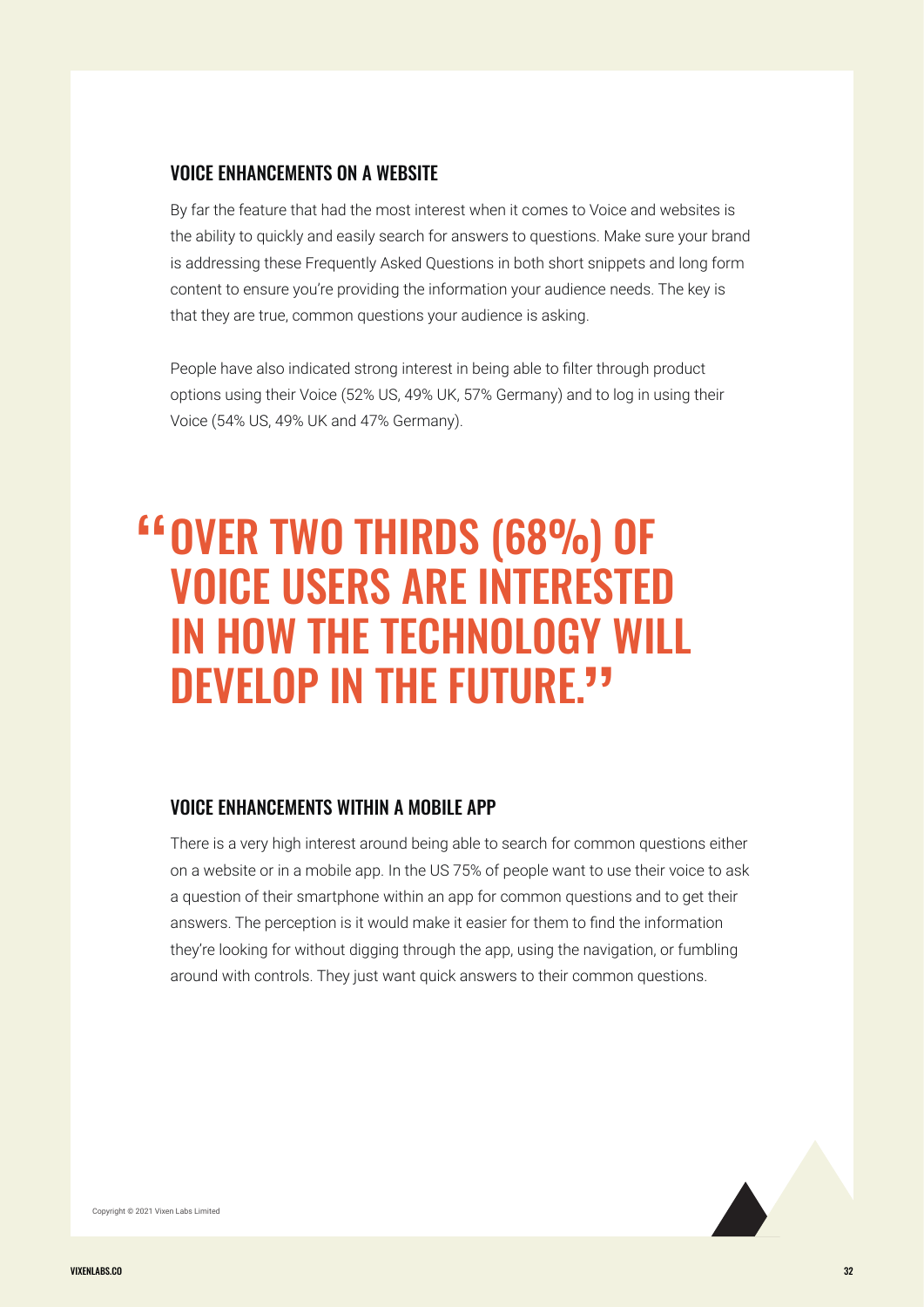# PEOPLE WANT TO BE ABLE TO " QUICKLY FIND THE INFORMATION THEY'RE LOOKING FOR AND NOT **HAVE DEEP CONVERSATIONS WITH**<br>RRANDS VET 33 BRANDS... YET."

When thinking about how brands can use Voice, there is a tendency to want to jump into the deep end and build a full-blown conversational agent that users can talk to. The data suggests that this approach is a bit premature with low interest in Voice based chatbots within mobile apps or on a website. What does this mean? People want to be able to quickly find the information they're looking for and not have deep conversations with brands… yet. This interest will likely increase over time but it's important to understand where the consumer mindset and tolerances are so we can build the right experiences for now and enhance them in the future.

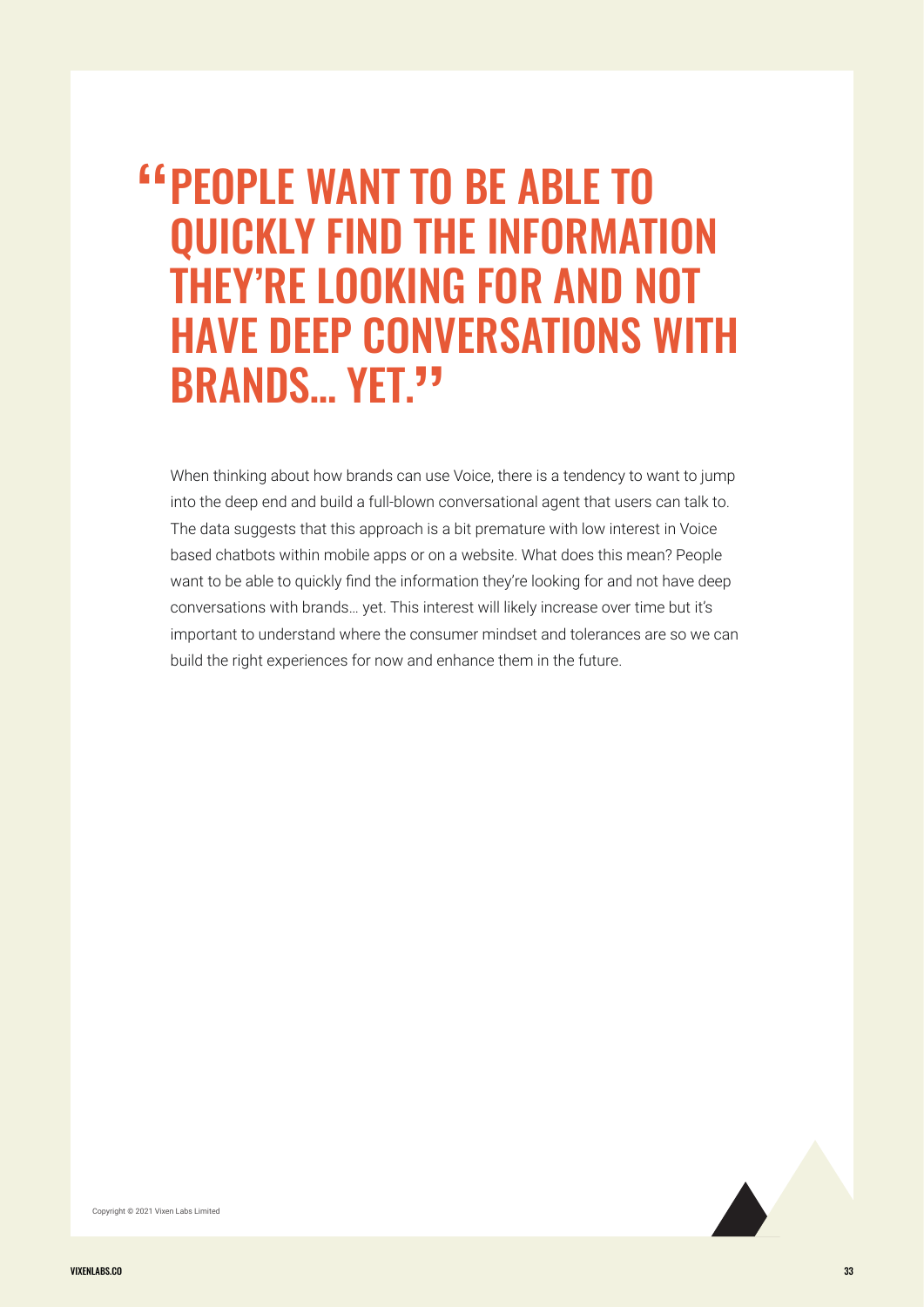

# **WHAT DOES THIS MEAN FOR BRANDS AND MARKETERS?** SECTION FOUR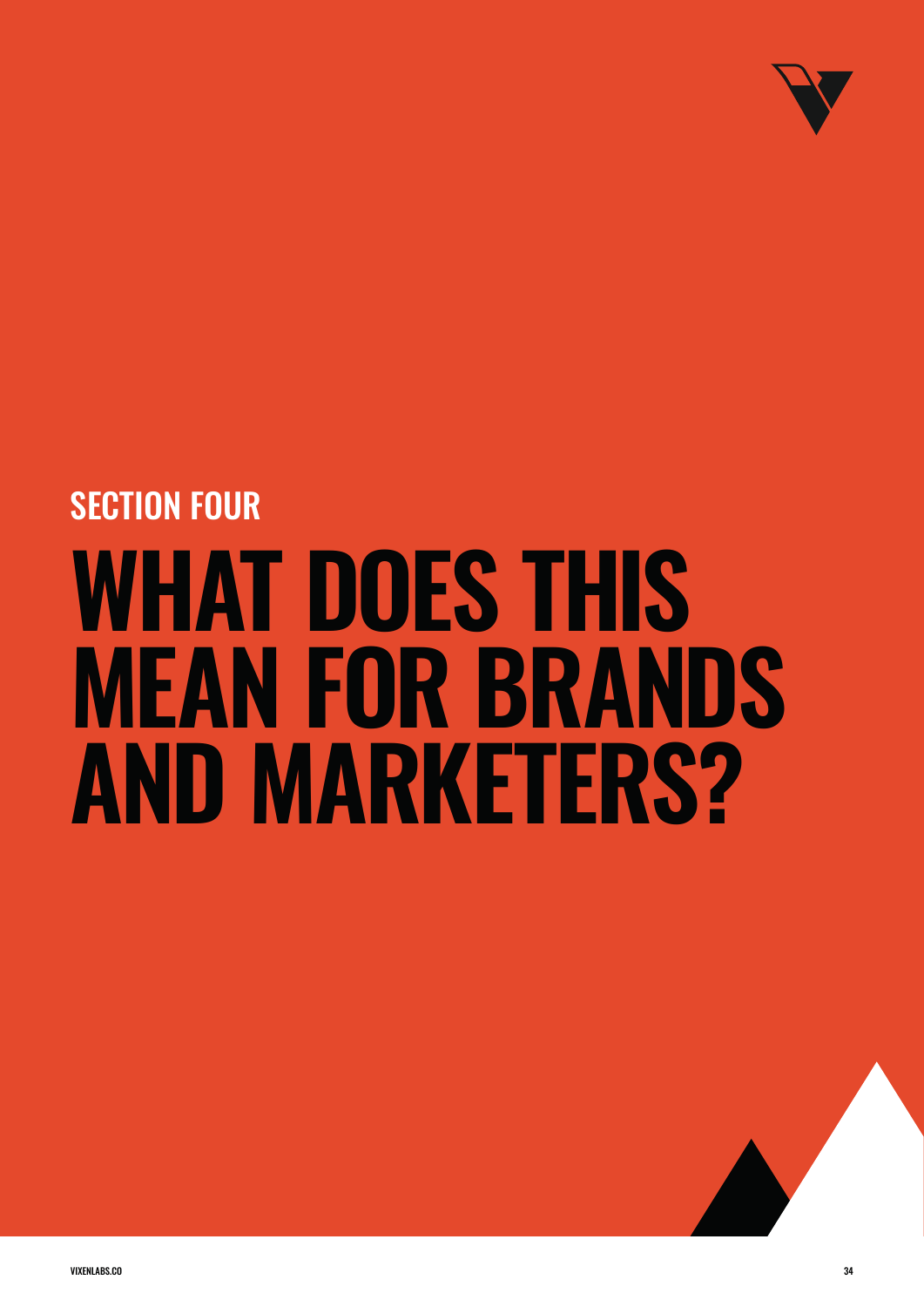## KEY FINDINGS

#### 31% OF PEOPLE USER VOICE ASSISTANTS DAILY WITH ALMOST HALF USING THEM AT LEAST ONCE A WEEK



*This is becoming part of all consumers' habits and will soon become routine.*

#### ACROSS ALL MARKETS WE SURVEYED, WE FOUND A VERY SIMILAR USAGE PATTERN – ALMOST 60% OF PEOPLE ARE VOICE ASSISTANT USERS



*This is a global phenomenon – it's no longer led by one market.*

#### ASIDE FROM CONTROLLING MUSIC AND GETTING THE WEATHER, THE MOST USAGE IS IN ASKING QUESTIONS VIA A SEARCH ENGINE – OVER 90% HAVE DONE THIS IN ALL MARKETS



*Voice is the next phase of search, SEO and soon SEM – and a new platform for streamlined, habit driven applications.*

OVERALL, CURRENT VOICE CONSUMERS ARE USING VOICE TO SEARCH FOR PRODUCT AND SERVICE INFORMATION (80%), INFORMATION ABOUT LOCAL BUSINESSES (70%) AND BRAND INFORMATION (70%)



*If you have a brand with products, locations or content – unless you optimize it, consumers won't find you via Voice.*

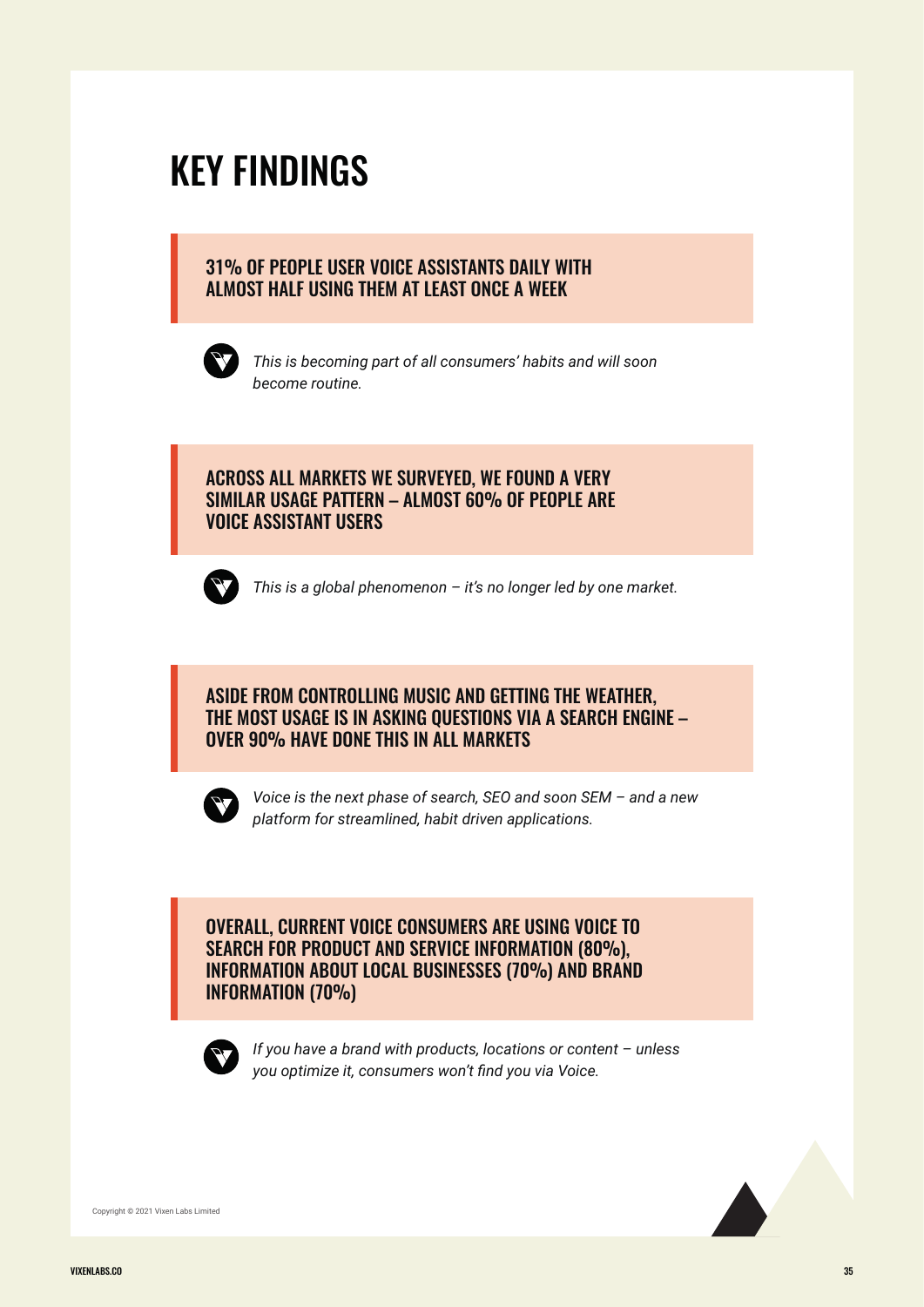#### MOST VOICE USERS ACCESS THE TECHNOLOGY IN MULTIPLE LOCATIONS (ON SMART SPEAKERS, ON THE WEB, AND ON THEIR PHONE IN AND OUT OF THE HOME)



*Voice is going to affect your digital ecosystem – this isn't just about putting your existing app or content on a smart speaker.*

#### 80% OF THOSE THAT USE VOICE TO START RESEARCHING A NEW PRODUCT OR SERVICE ONLINE WOULD VISIT A PRODUCT OR BRAND WEBSITE



*You need to be thinking about how a Voice consumer is going to find you through Voice but then connect with you via the web.*

#### OVER TWO THIRDS (68%) OF VOICE USERS ARE INTERESTED IN HOW THE TECHNOLOGY WILL DEVELOP IN THE FUTURE



*Voice isn't going anywhere. It's time to get ready.*

Smart marketers and brands can take advantage of Voice as a new channel where they can reach their audiences and meet their needs. But in order to be successful they must address the customer's information needs at all phases of the journey.

It's very clear how businesses can move forwards with Voice. It's important to also realize this is not a sprint. And while the time to start is now, you should not try to build everything all at once. Instead, develop a strategy and roadmap that will provide flexibility and priorities as you learn about your specific audience's behaviors and optimize based on that knowledge.

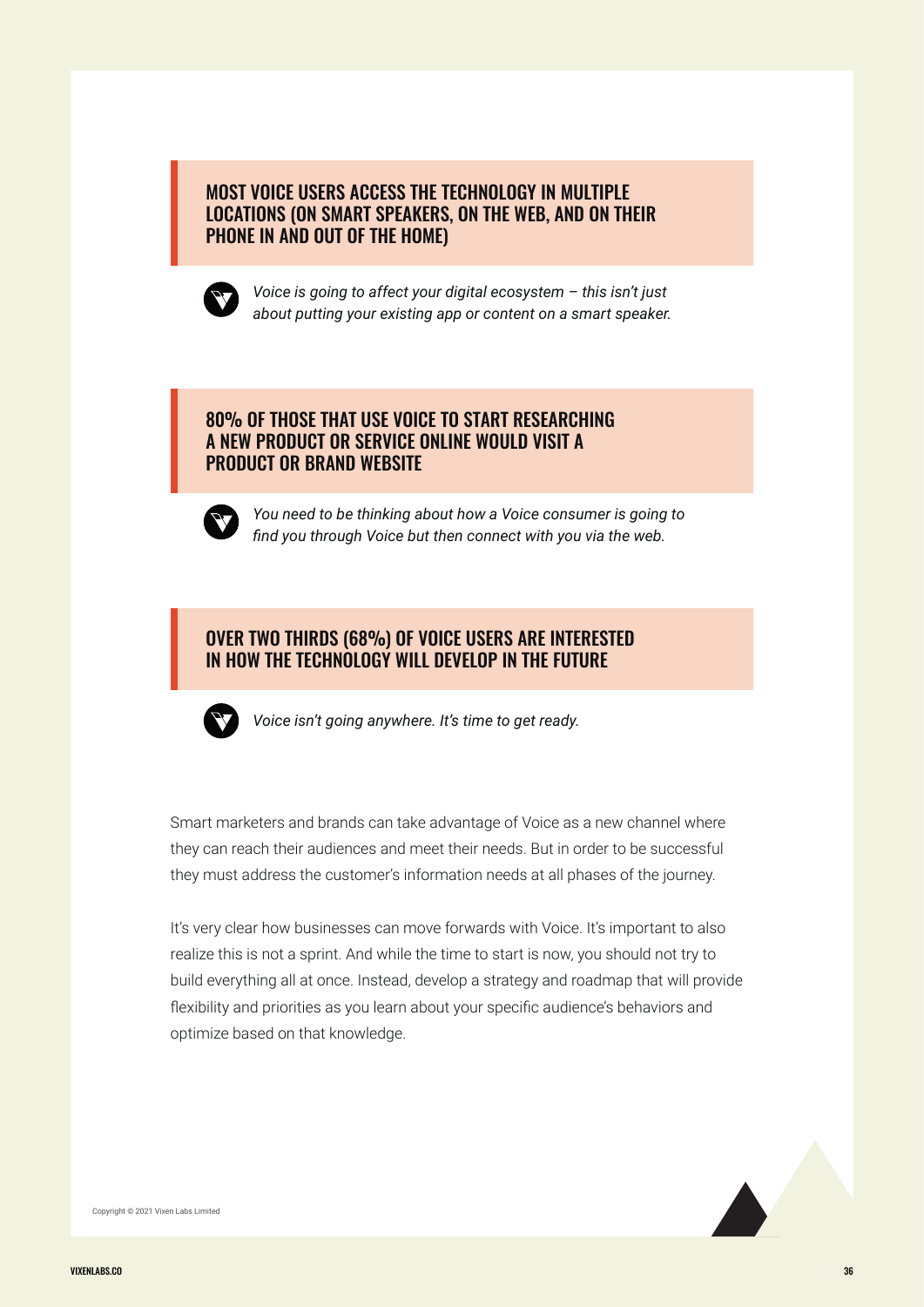# THE VOICE MATURITY MODEL

We have developed a Voice Maturity Model to help organizations identify and understand where they are in their efforts to incorporate Voice into their marketing funnel. As a brand or organization develops and implements its Voice strategy, there are three distinct phases:

## **OPTIMIZATION**

This is where a brand can start to address Voice with their existing content and digital properties. It includes optimizing content for Voice search and voice-enabling websites and mobile apps so that they are Voice-ready. It can also mean repurposing existing audio content for microcasting or other uses.

## **CREATION**

The brand begins to develop its sonic brand identity for use across multiple marketing channels, including interactive audio advertising. This could also mean the creation of in-store or on-premise Voice activated experiences. There may even be some exploration in the creation of a branded Voice assistant.

# 3

1

2

## INTEGRATION

When a brand reaches full maturity, there is a seamless integration of Voice into its entire marketing ecosystem. There will be a robust Voice strategy that includes search, branding, and activation across all channels to create a consistent brand experience that audiences can control and engage with using their voice regardless of the device and their phase in the customer journey.

#### GET IN TOUCH

For a deeper view of the research so you can add Voice to your brand's marketing funnel, please contact us for a consultation.

Email info@vixenlabs.co

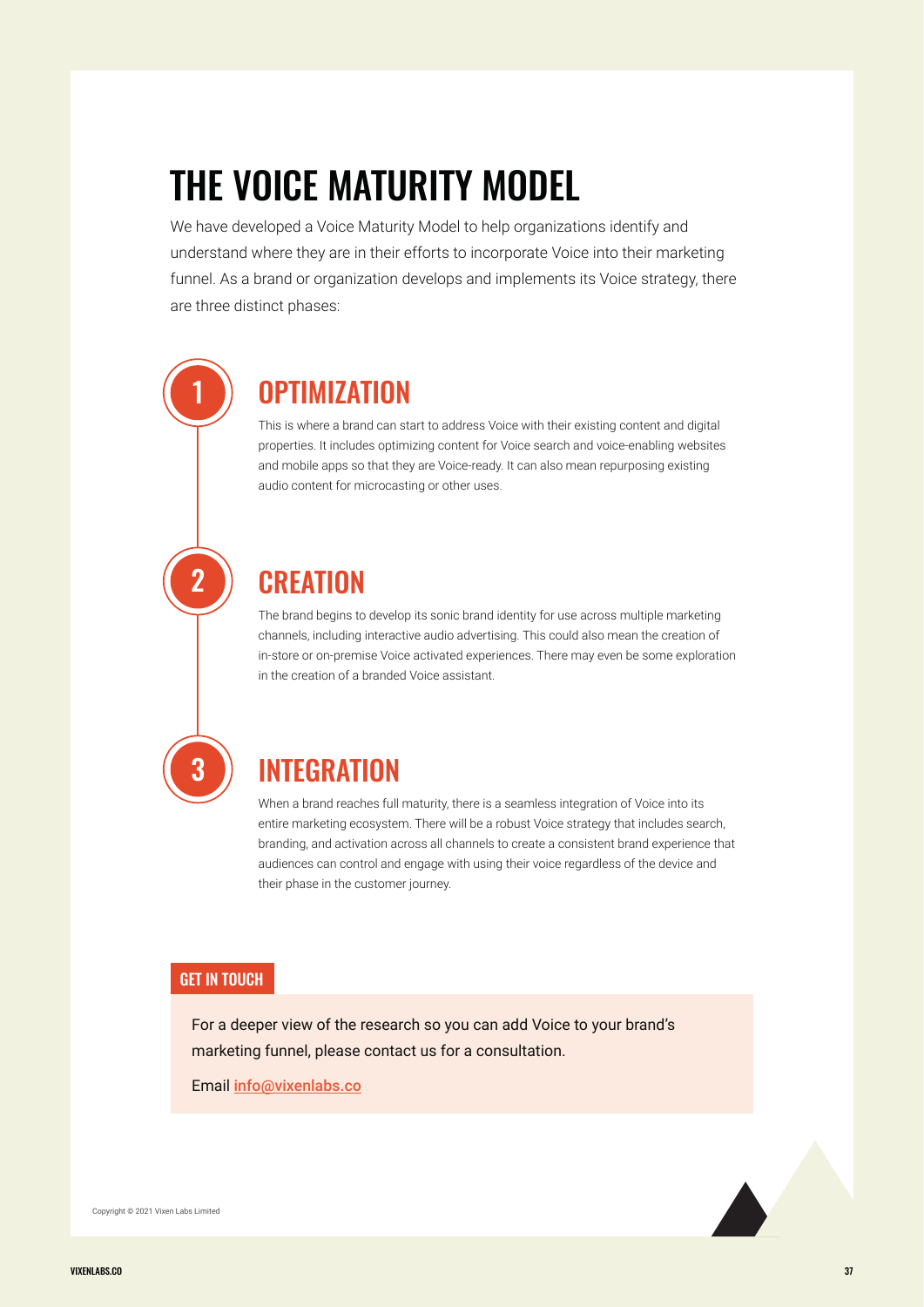## ABOUT THIS REPORT

The research firm Delineate conducted the Voice Consumer Index research from 14th - 19th May, 2021, releasing the report in June 2021. This Voice Consumer Index research study was conducted by Delineate in May 2021 in the UK, US and Germany.

In total 6,000 individuals aged 18+ were surveyed (2,000 in each country). The samples in each country were controlled with representative quotas among each age group, region and ethnicity in the US. The completed samples were weight to be representative of the national populations according to published statistics for each country.

The margin of error for the total sample in each country is ±2.2%. All survey participants were recruited via consumer panels and then invited to complete the online survey by mobile or computer. This research and report is possible through Vixen Labs in partnership with the Open Voice Network presented by Google Assistant.

This report was analyzed and authored by Susan and Scot Westwater, who are the co-founders of Pragmatic Digital, the Voice marketing advisor for the world's most innovative brands, and co-authors of the book Voice Strategy: *Creating Useful and Usable Voice Experiences* which was #1 Release on Amazon and are working on a second book titled *Voice Marketing* which will be released in Spring 2022. They are Ambassadors for the Open Voice Network and instructors for the Marketing AI Institute's AI Academy. They both were recognized in Voicebot's Top 68 Leaders in Voice 2020 and Scot was recently included in Sound Hound's "Top 40 Voice AI Influencers to Follow on Twitter".



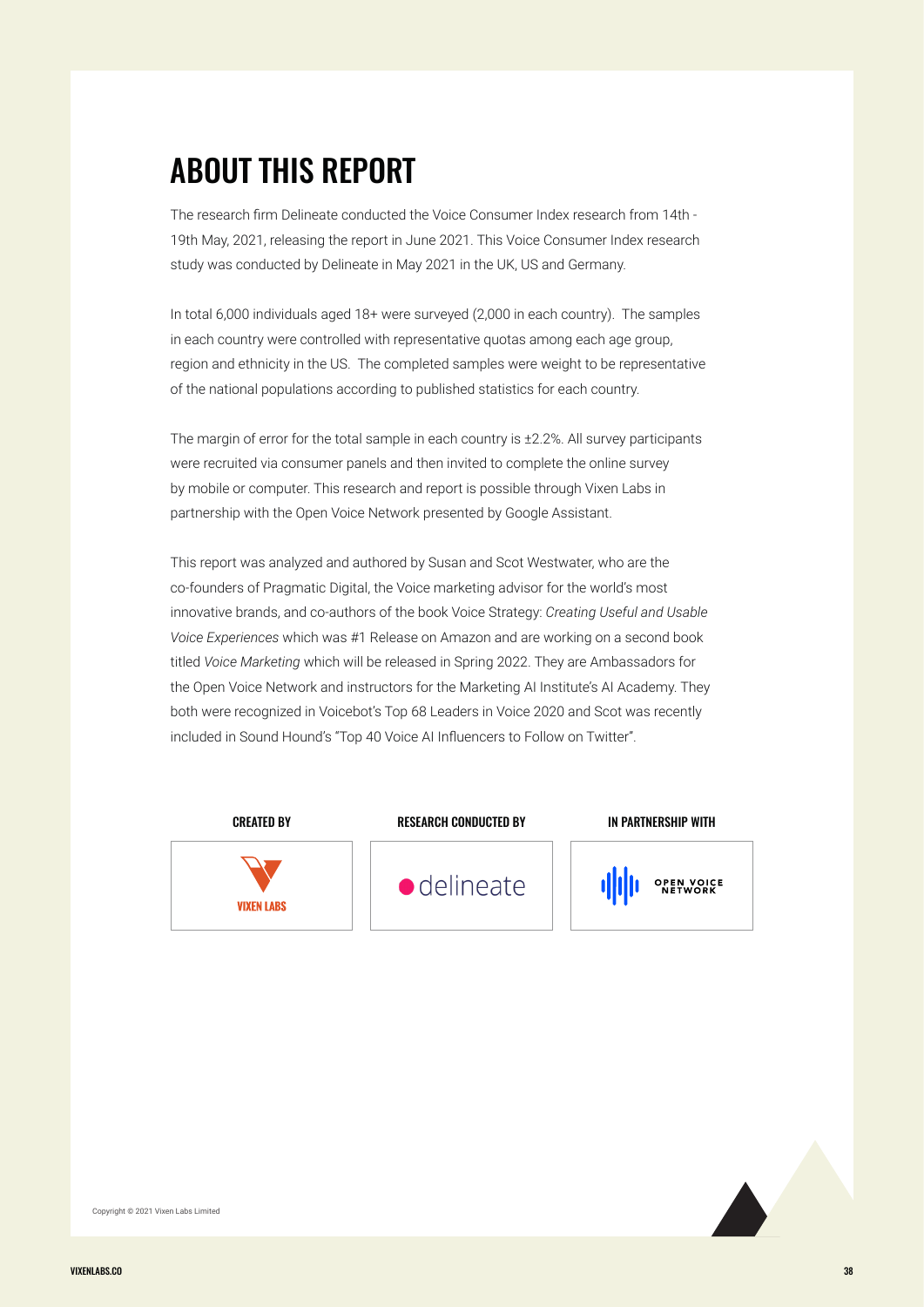## CHART REFERENCE DATA

#### Voice Assistant Frequency of Use

ET6\_A: Generally, how often do you use voice assistants? Nat Rep each country (n=2000)

#### Awareness of Voice Activated Technology

ET3: Which of the following best describes how familiar you are with voice activated technology? Nat Rep each country (n=2000)

#### Barriers to Using Voice Activated Technology

ET10: Which, if any, of the following describe your reasons for not using a voice assistant? Base sizes: Non-users US: (n=857), UK (n=822), DE (n=969)

#### Voice Assistant Usage Scenarios - US

ET7: Thinking about how you currently use voice assistants… Which, if any, of the following do you use voice assistants for? Current Users (n=1,143)

#### Voice Assistant Usage Scenarios - UK

ET7: Thinking about how you currently use voice assistants… Which, if any, of the following do you use voice assistants for? Current Users  $(n=1,178)$ 

#### Voice Assistant Usage Scenarios - Germany

ET7: Thinking about how you currently use voice assistants… Which, if any, of the following do you use voice assistants for? Current Users (n=1,031)

#### Devices Used with Voice Assistants - US

ET5\_A: On what devices do you usually use these assistants? Current Users: Base sizes: Alexa user base n= 557 Siri user base: n= 555 Google assistant user base n=478

#### Devices Used with Voice Assistants - UK

ET5\_A: On what devices do you usually use these assistants? UK Base sizes: Alexa user base n= 768 Siri user base: n= 450 Google assistant user base n=413

#### Devices Used with Voice Assistants - Germany

ET5\_A: On what devices do you usually use these assistants? DE Base sizes: Alexa user base n= 595 Siri user base: n= 319 Google assistant user base n=438

#### Reasons for Using Voice Assistants

ET7: Thinking about how you currently use voice assistants… Which, if any, of the following do you use voice assistants for? US = Current Users (n=1,143) UK = Current Users (n=1,178) Germany = Current Users (n=1,031)

#### Likelihood of Using Voice Activated Searches by Sector

ET8: Currently, how likely are you to use voice activated searches for the following types of products and services? T2B (Quite likely + Very Likely) Base sizes: Current users US (n=1,143), UK (n=1,178), DE (n=1,031)

#### Search Behaviors by Country

ETN2A: Thinking generally about when you start to research a new product or service online, how likely are you to do the following? Base: Nat Rep: n=2,000

ETN2B: You said that you may be likely to use your voice assistant to search for something online. Once you have heard or seen the result of your voice search, you may choose to take a next step. Thinking about possible next steps, how likely or unlikely are you to do the following? Base: Those likely to use voice to search at ETN2A US (n=947), UK (n=832), DE (n=946)

#### Likelihood to Use Voice on Smartphone and Websites

ETN3: We'd now like you to think about the mobile apps you use on your smartphone. How likely or unlikely are you to consider using your voice to do each of the following? Base: Smartphone users: US (n=1,103), UK (n=1,145), DE (n=1,003)

ETN4: We'd now like you to think about how you use websites in general. How likely or unlikely are you to consider using your voice to do each of the following? Base: Current Voice Users US (n=1,143), UK (n=1,178), DE (n=1,031)